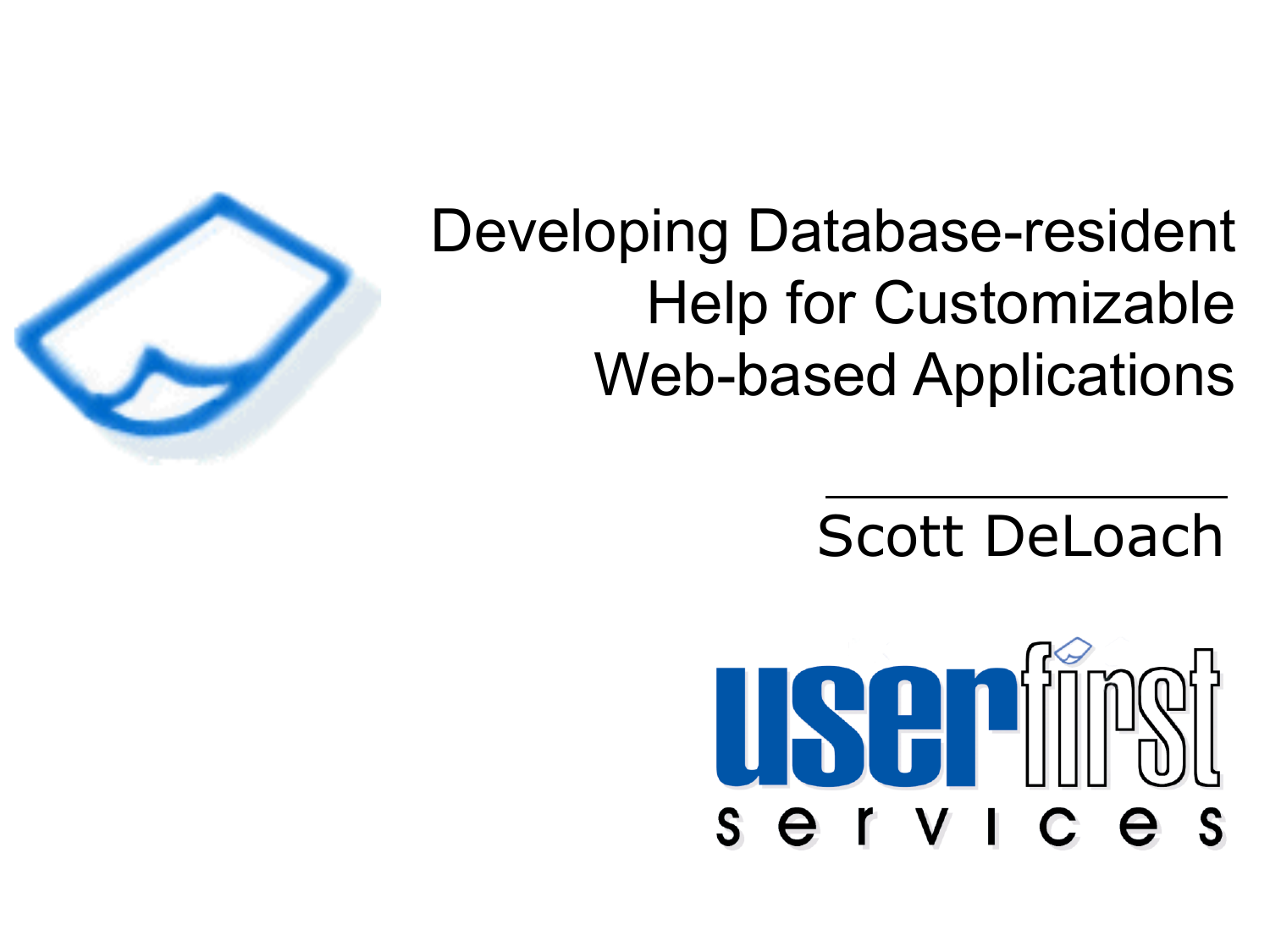

### Using a database

- Storing topics in a database
- Opening help topics from an application
- Reading the help from the database
- Formatting the help
- Customizing help topics
	- Hiding links based on the user's login
	- Modifying topics on the fly
	- Allowing users to modify and add topics
- Recommendations and sample system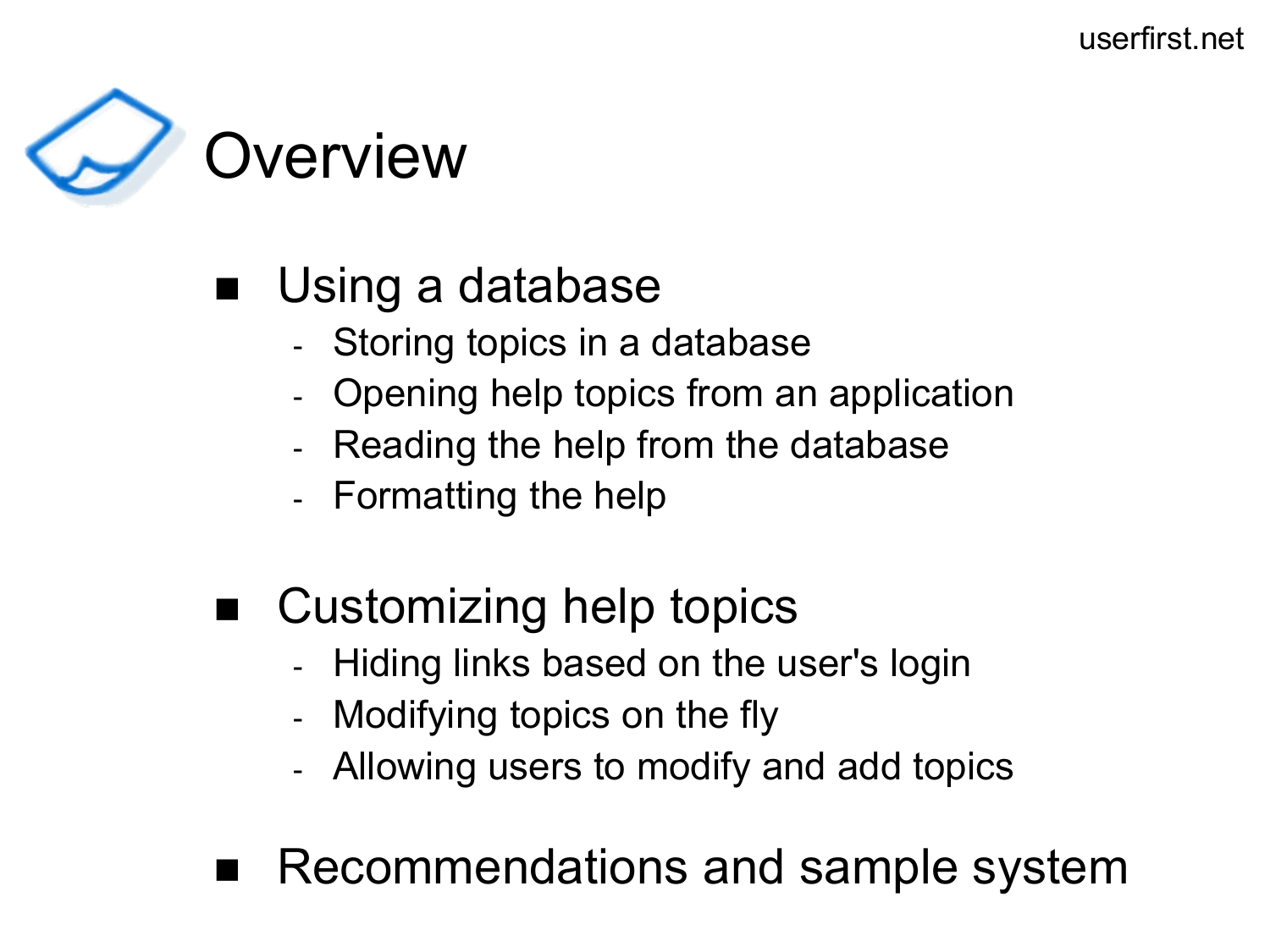

| Login as "user" or "admin." The password is not really used.                                |  |  |  |
|---------------------------------------------------------------------------------------------|--|--|--|
| Name:                                                                                       |  |  |  |
| Password:                                                                                   |  |  |  |
| Submit                                                                                      |  |  |  |
| <b>Note:</b> This application only supports $IE$ 4+<br>with JavaScript and cookies enabled. |  |  |  |

sample\_login.htm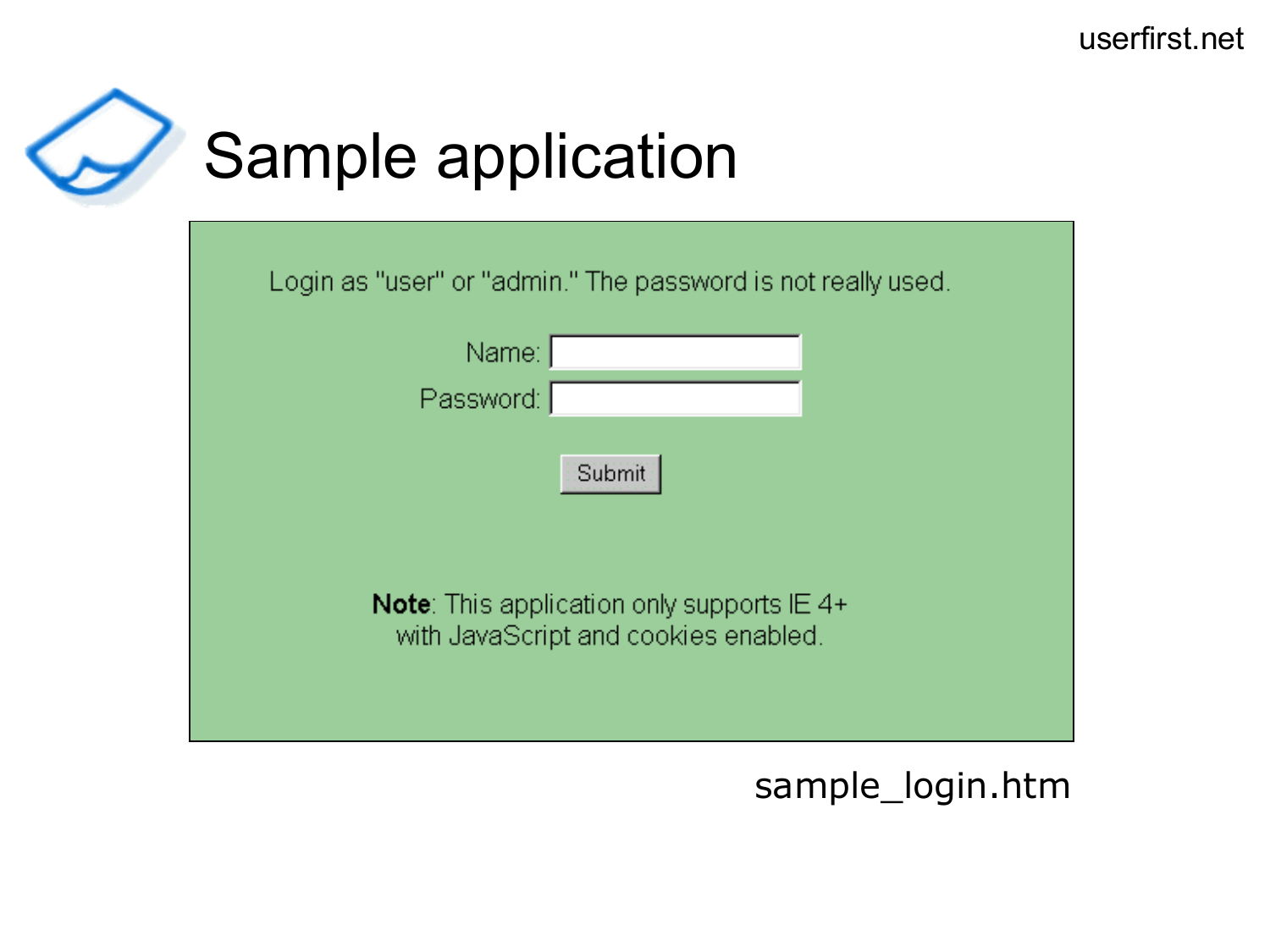

# Sample application



sample home.htm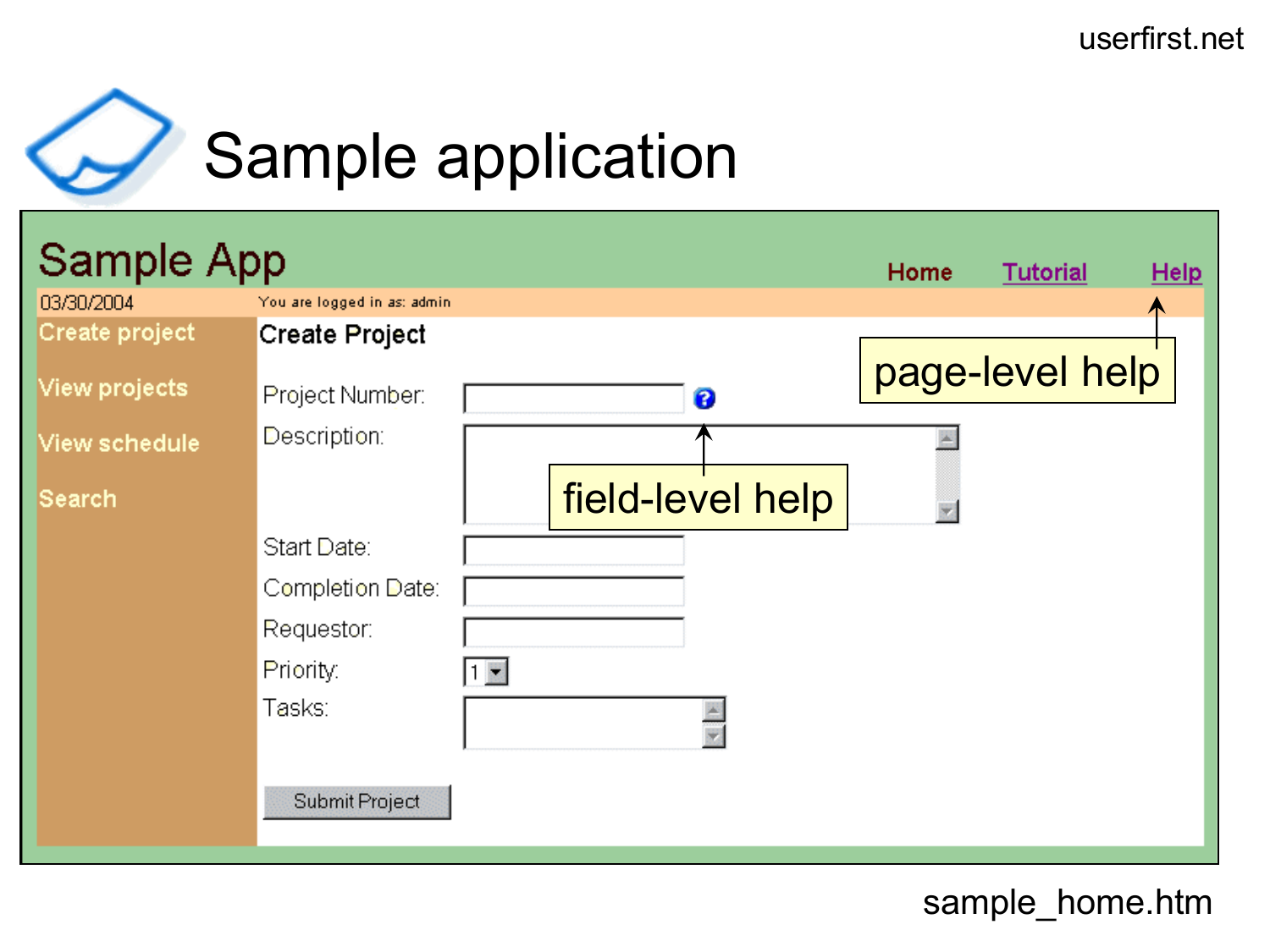

# Storing topics in a database

| <b>FieldID</b> | <b>FieldLabel</b>               | <b>HIpText</b>                   | <b>HIpTextCustom</b>                                 |
|----------------|---------------------------------|----------------------------------|------------------------------------------------------|
| ProjectNumber  | Project Number                  | The number                       | <b>Note:</b> This number is automatically generated. |
| Description    | Description                     | A brief                          |                                                      |
| StartDate      | <b>Start Date</b>               | When the project needs to begin. |                                                      |
|                | CompletionDate  Completion Date | When the project should end.     |                                                      |
| Requestor      | Requestor                       | The person $\dots$               | Requestors must be managers.                         |
| Priority       | Priority                        | The importance                   |                                                      |
| Tasks          | Tasks                           | What should                      |                                                      |

- "HIpText" is used to store default topics.
- "HIpTextCustom" is used to store modified topics.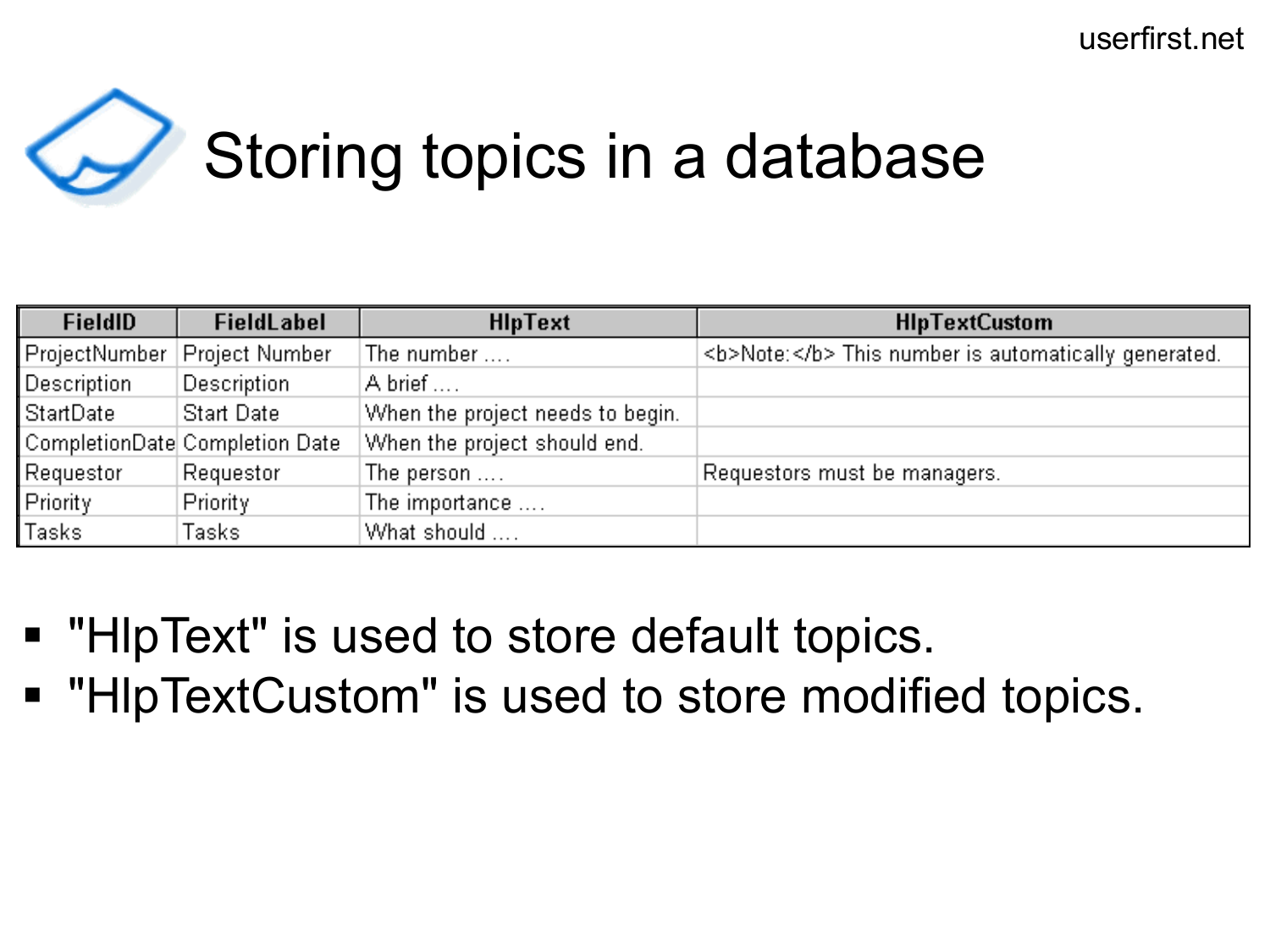# Opening help topics ASP

| Create Project  |   |
|-----------------|---|
| Project Number: | R |

<a href="#" onClick="openFieldHelp('ProjectNumber')"> <img src="fieldhelp.gif" width="18" height="18" border="0">  $\langle$ a>

```
<script>
function openFieldHelp(topic) {
window.open('fieldhelp.asp?' + topic,'helpwin','toolbar=0, J
location=0,directories=0,status=0,menubar=0,scrollbars=1, 
resizable=0,width=600,height=400');
}
</script>
```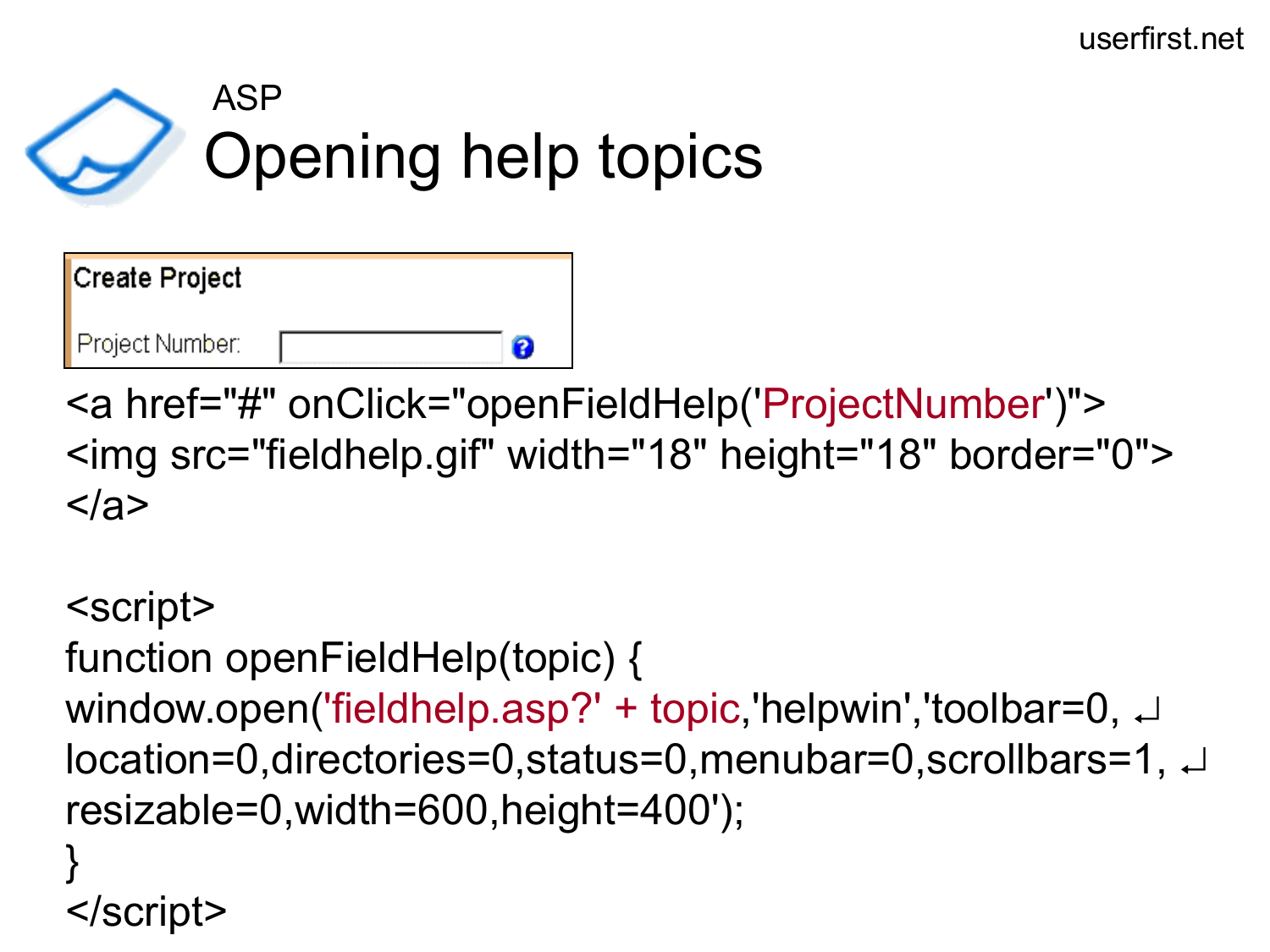## Turning HTML files into ASP files ASP

<%@ Language=VBScript %> <% Option Explicit %> <!--#include file="adovbs.inc" -->

<html> <head> </head> <body> Hello! </body> </html>

defines VBScript constants that make code easier to read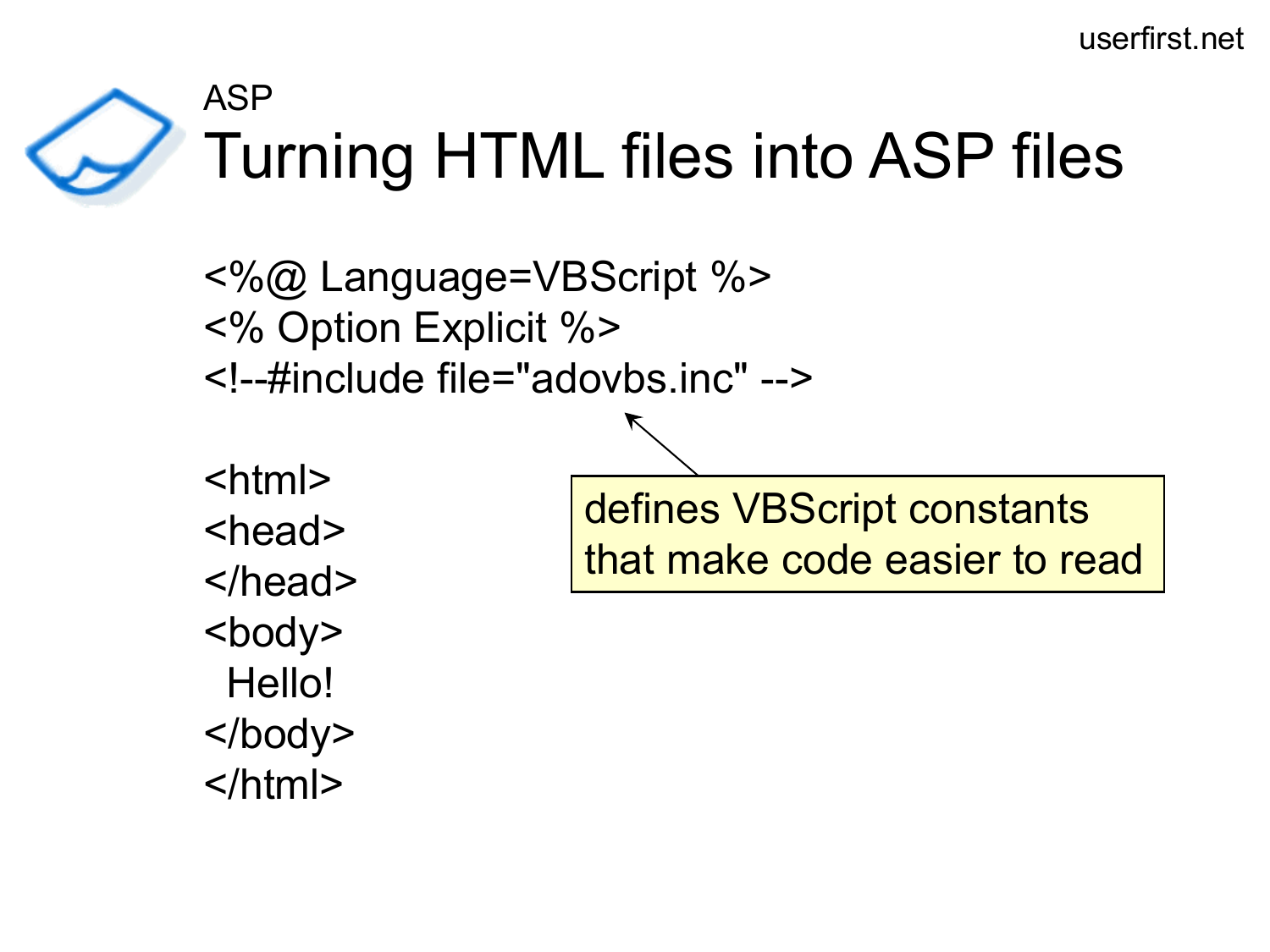

Dim objConn Set objConn = Server.CreateObject("ADODB.Connection") objConn.Open "DRIVER={Microsoft Access Driver (\*.mdb)}; DBQ=" & Server.MapPath("\db\fieldhelp.mdb")

Dim objRS Set objRS = Server.CreateObject("ADODB.Recordset") objRS.Open "Tutorial", objConn, , , adCmdTable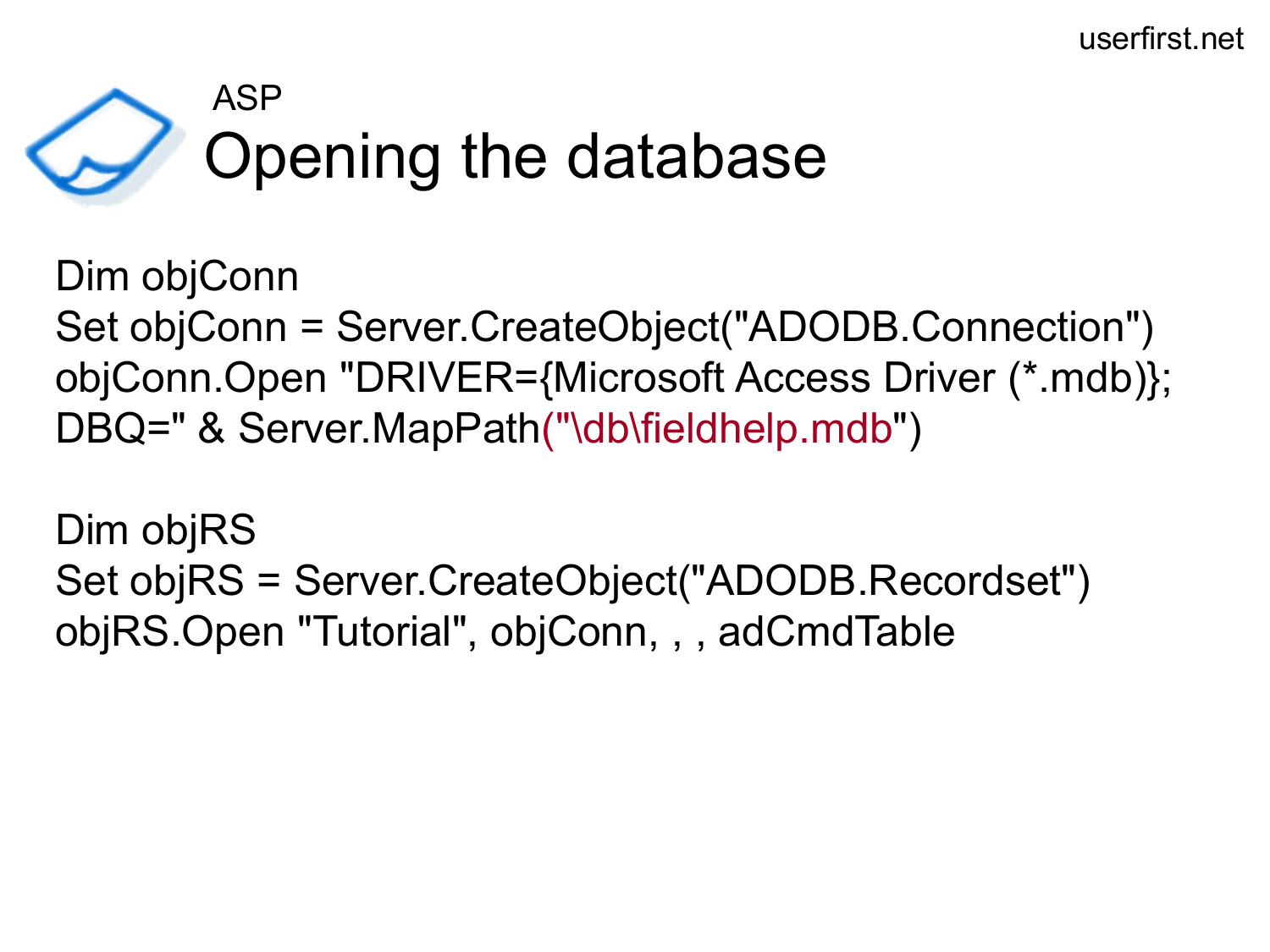# Finding and formatting the help ASP

Do While Not objRS.EOF If Request.QueryString = objRS("FieldID") Then If objRS("HlpTextCustom") <> "" Then Response.Write "<br />>"& objRS("FieldLabel") & "</b><br >>" & objRS("HlpTextCustom")

Else

Response.Write "<b>"& objRS("FieldLabel") & "</b><br> " & objRS("HlpText")

End If

End If

objRS.MoveNext

Loop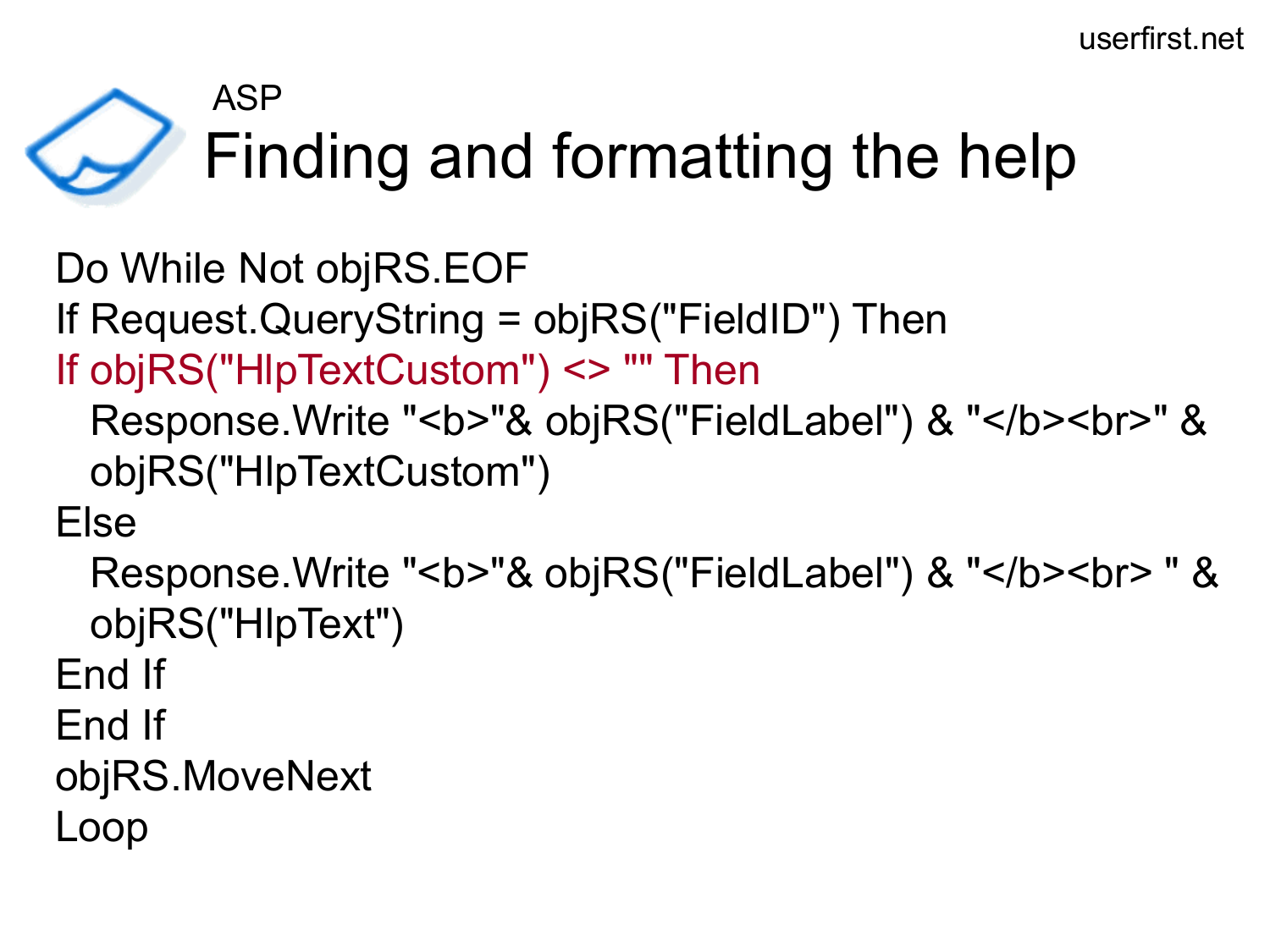# Opening help topics JavaScript

| <b>Create Project</b> |   |
|-----------------------|---|
| Project Number:       | 2 |

<a href="#" onClick="openFieldHelp('ProjectNumber')"> <img src="fieldhelp.gif" width="18" height="18" border="0">  $\langle$ a>

```
<script>
function openFieldHelp(topic) {
window.open('fieldhelp.htm?' + topic,'helpwin','toolbar=0, J
location=0,directories=0,status=0,menubar=0,scrollbars=1, 
resizable=0,width=600,height=400');
}
</script>
```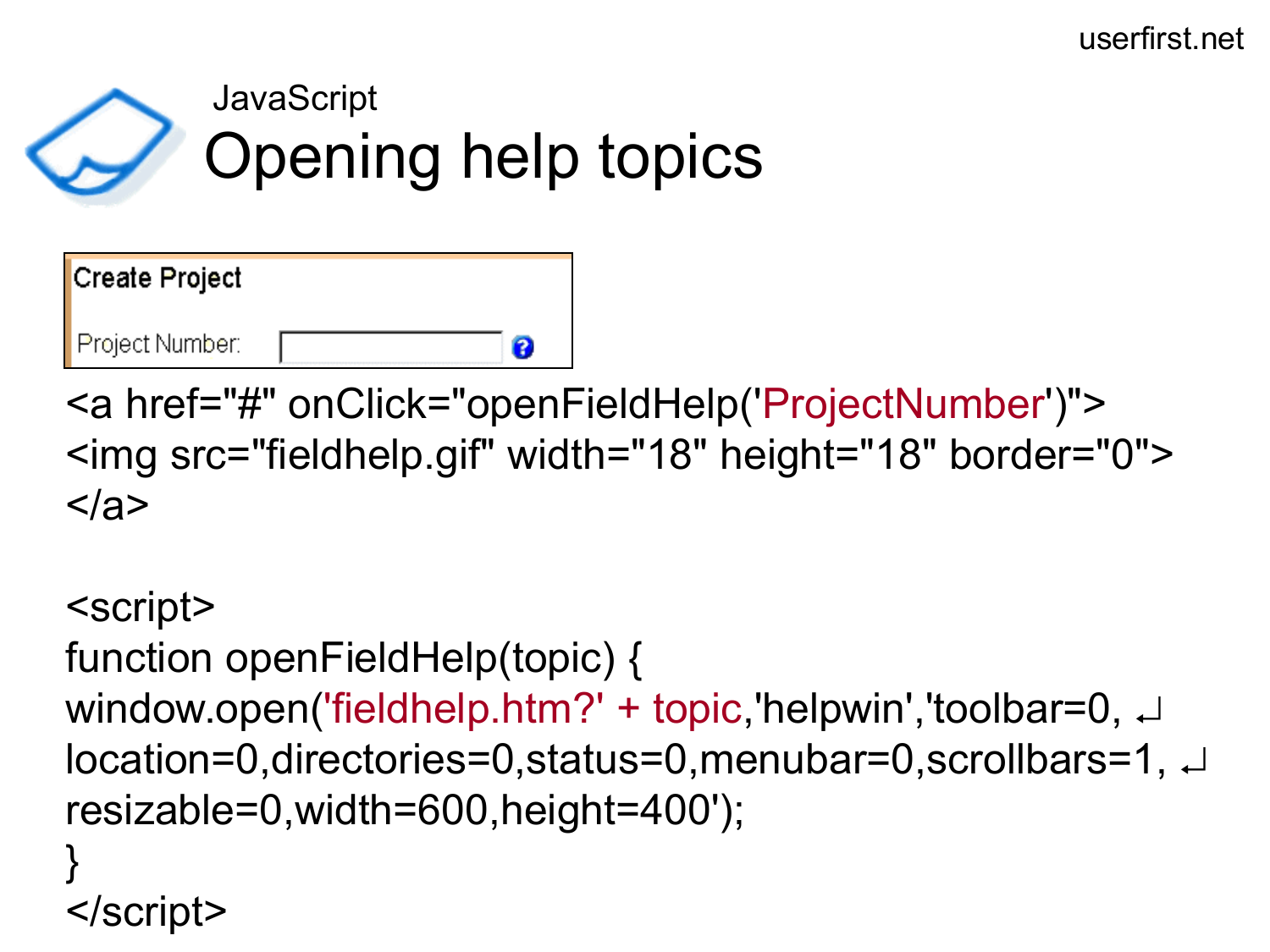

<frameset rows="100%,\*" rows="\*" frameborder="no"> <frame src="fieldhelptopic.htm" name="help"> <frame src="fieldhelp.txt" name="db"> </frameset>

**fieldhelp.txt (comma-delimited version of database)** "ProjectNumber","Project Number","The number ....","<b>Note:</b>This number is automatically generated." "Description","Description","A brief ….", "StartDate","Start Date","When the project needs to begin.", "CompletionDate","Completion Date","When the project should end.", ….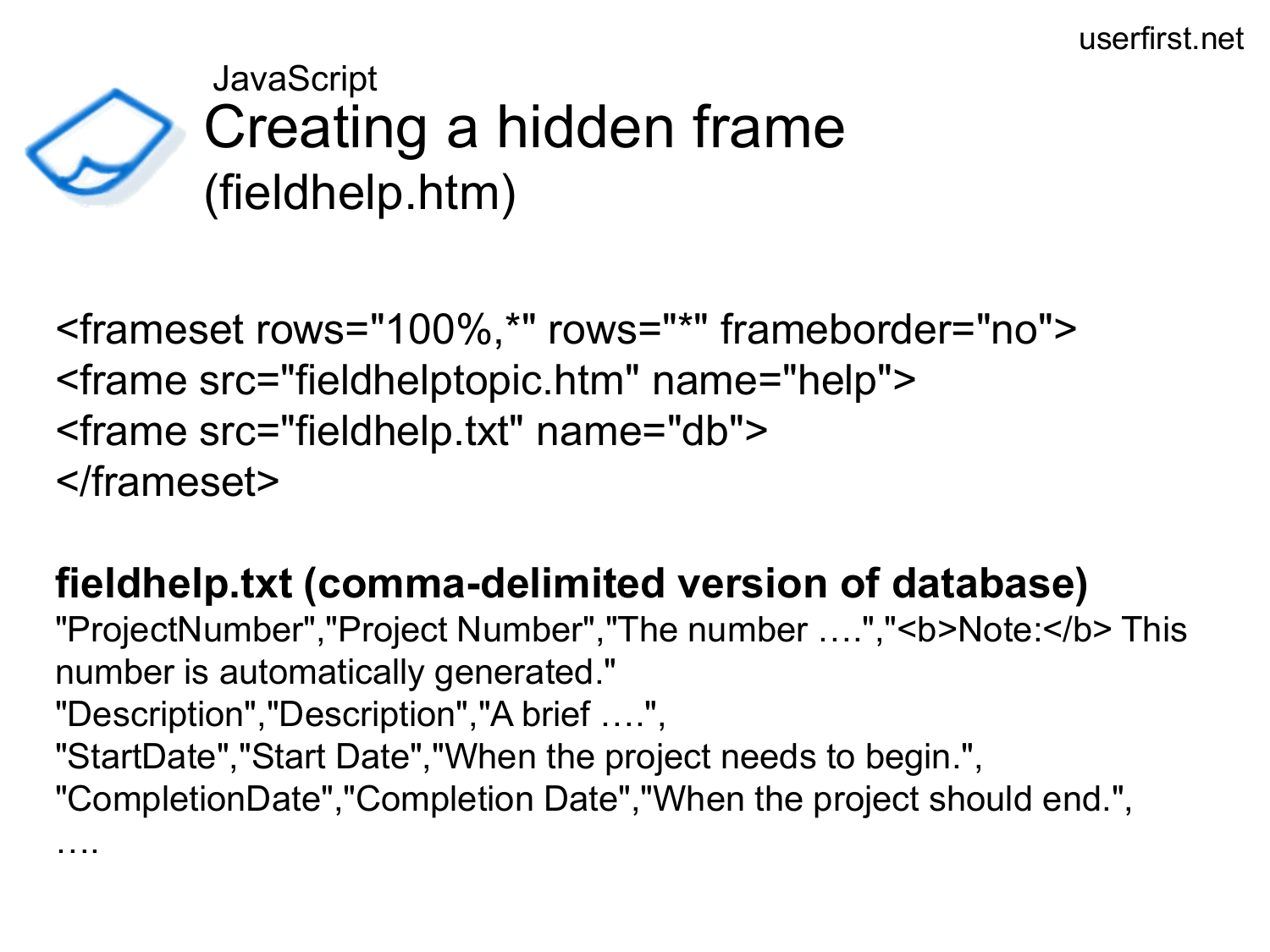# Finding and formatting the help **JavaScript**

var topic = location.search.substring(1);

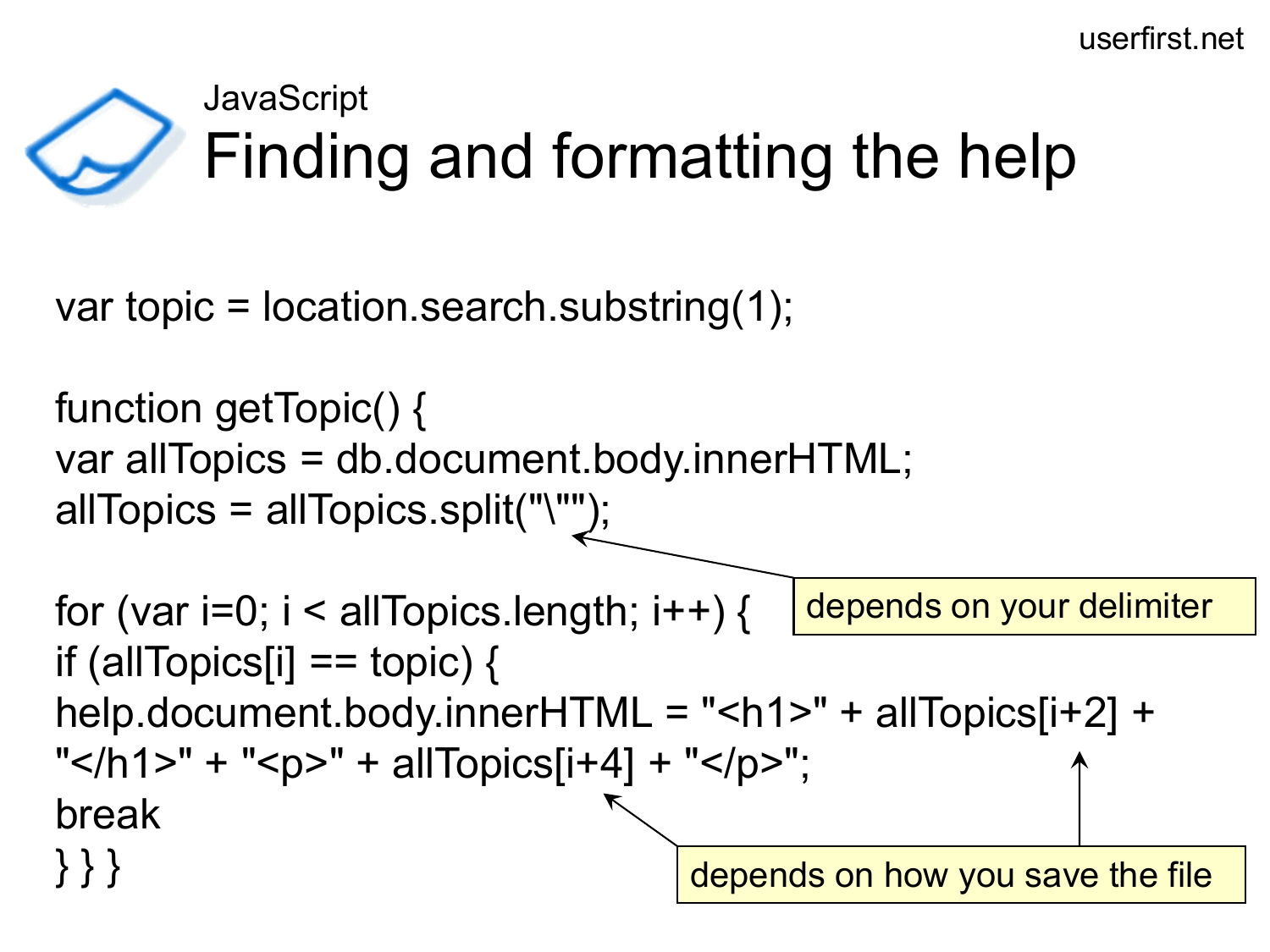

# Hiding links based on the user's login

|                                                                      | Sample Help - Microsoft Internet Explorer provided by EarthLink Inc. |  |
|----------------------------------------------------------------------|----------------------------------------------------------------------|--|
| <b>TOC</b><br>Index                                                  | <b>Search</b>                                                        |  |
| Sample Help                                                          |                                                                      |  |
| The Create Project page can be used to                               |                                                                      |  |
| <b>Project Number</b><br>The project number                          |                                                                      |  |
| <b>Description</b><br>The description<br>$\sim$                      |                                                                      |  |
| <b>Related Topics</b><br>Viewing projects                            | hide this link if the<br>user is not logged in as<br>"admin"         |  |
| Viewing schedules<br><b>Searching</b><br>Customizing the application |                                                                      |  |
| <b>Done</b>                                                          | Internet                                                             |  |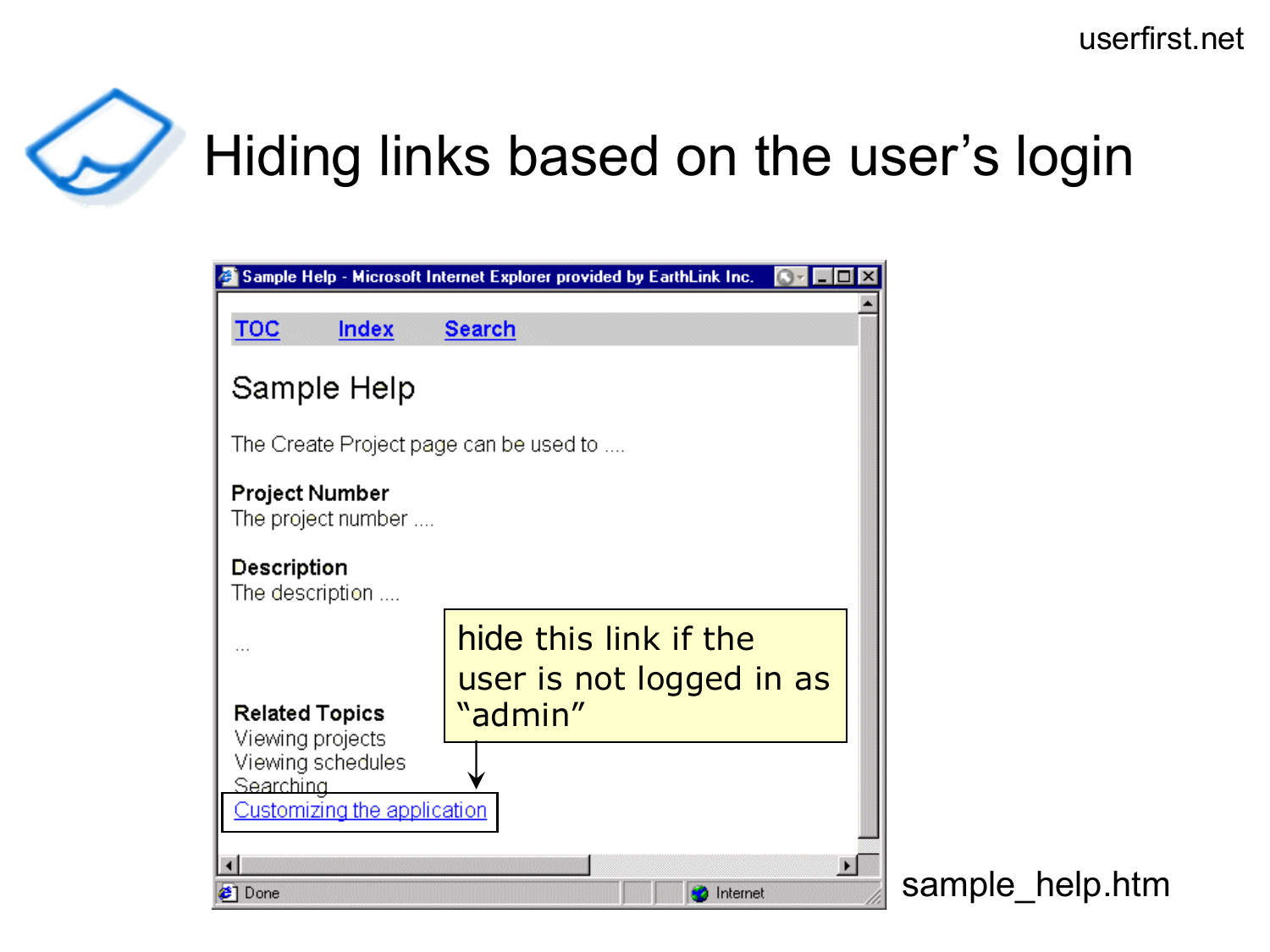

**Code to hide links** (in sample\_help.asp)

 $<\frac{9}{6}$ 

If Session("security") = "admin" Then

Response.Write "<a href= 'link.htm'>Customizing the application</a> <br/>>br>"

End If

 $\frac{0}{0}$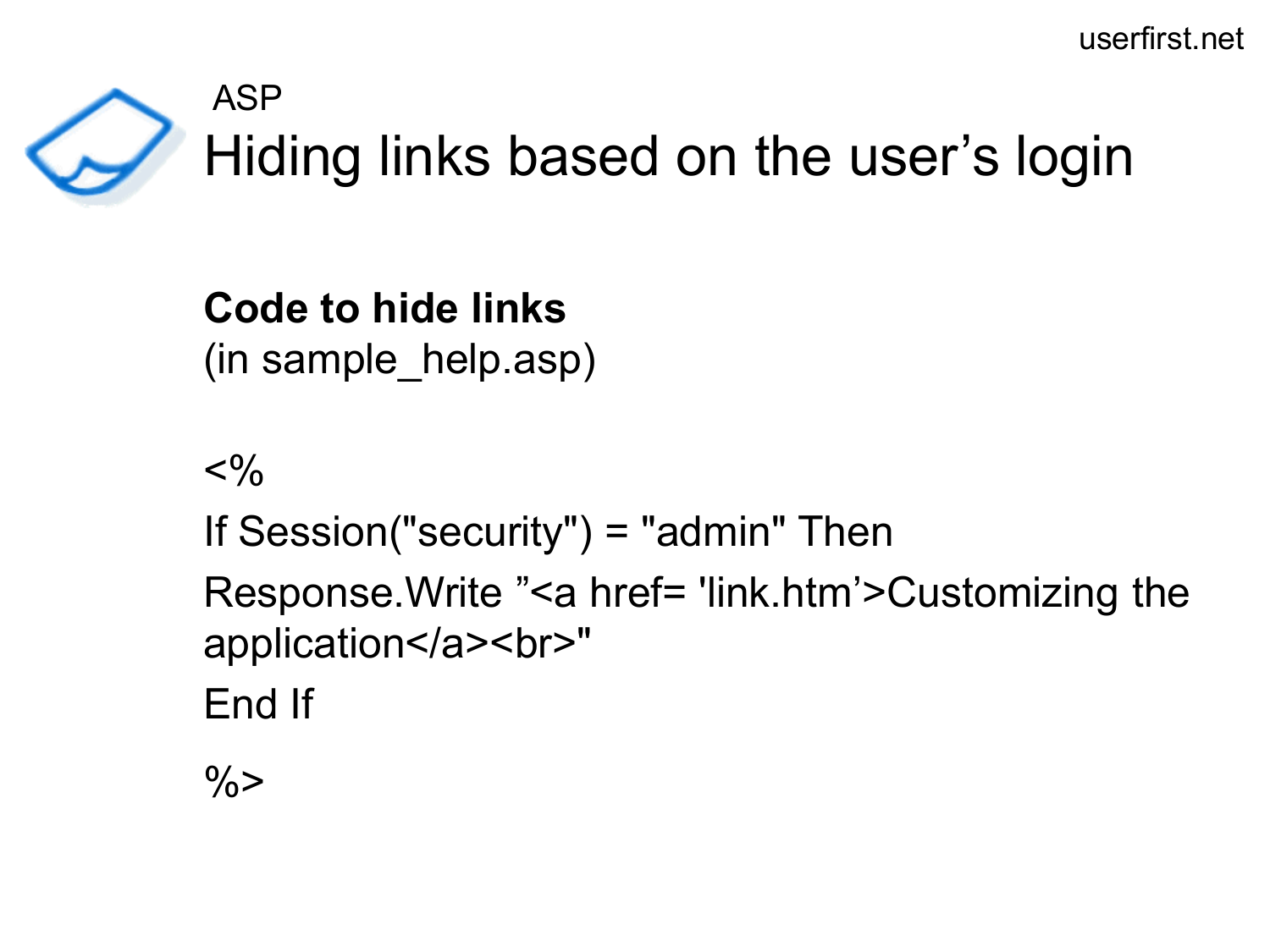JavaScript

# Hiding links based on the user's login

#### **Code to write the cookie**  (in sample\_login.htm)

number of days to store the cookie

```
var today = new Date();
var expires = new Date(today.getTime() + (60 * 86400000);
```

```
function set() {
var cookieID = document.form.name.value;
Set_Cookie("security",cookieID,expires); }
```

```
function Set_Cookie(name,value,expires) {
document.cookie = name + "=" + value + "=" + "; path=/" + ((expires==null) ? "" : ";
expires=" + expires.toGMTString()); }
```
#### **code for the "Submit" button:**

<input type="button" name="submit" value="Submit" onClick="set()">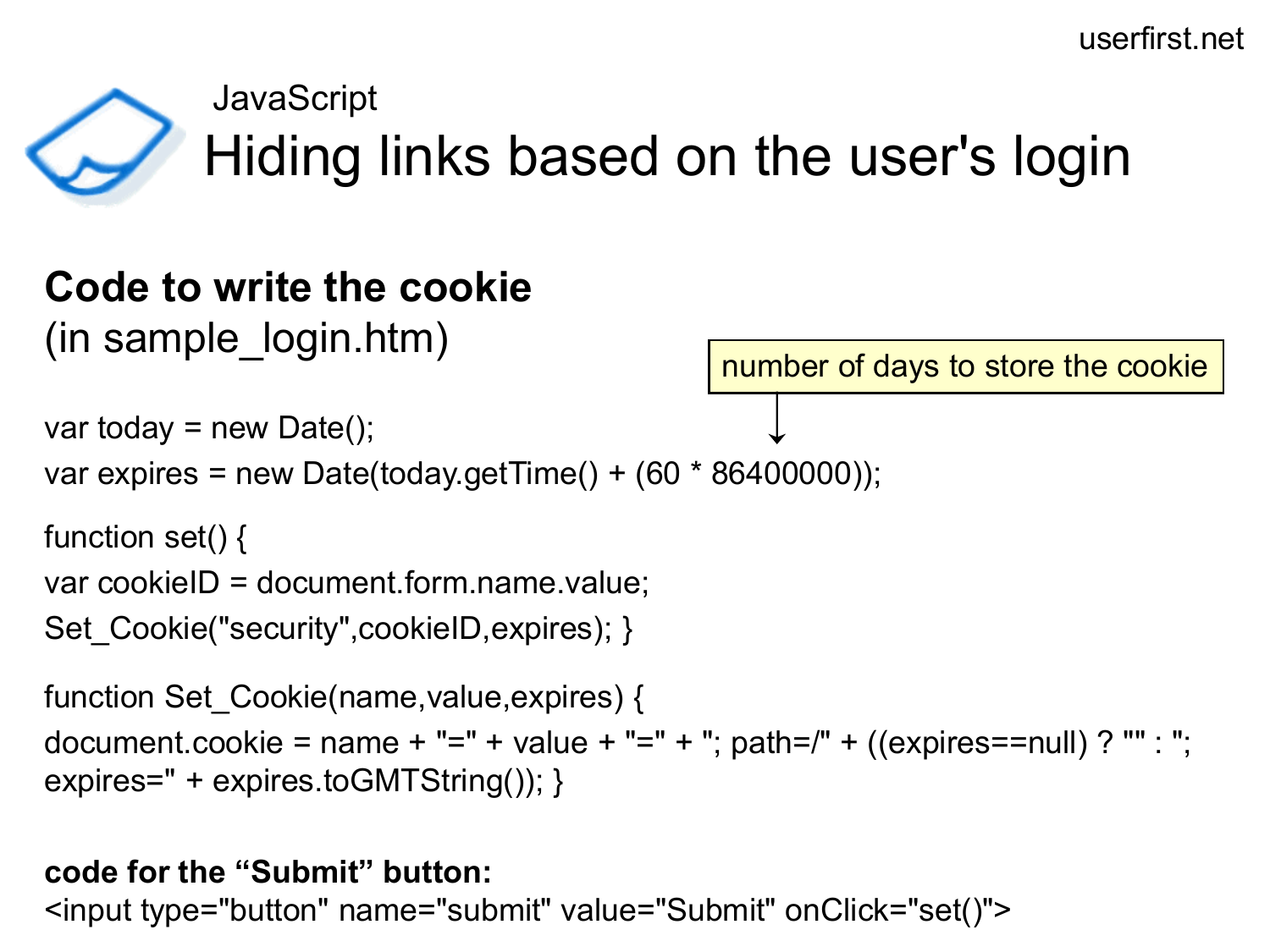#### JavaScript



Hiding links based on the user's login

# **Code to tag links**

(in sample help.htm)

<a href="javascript:void()" id="admin1">Customizing the application</a>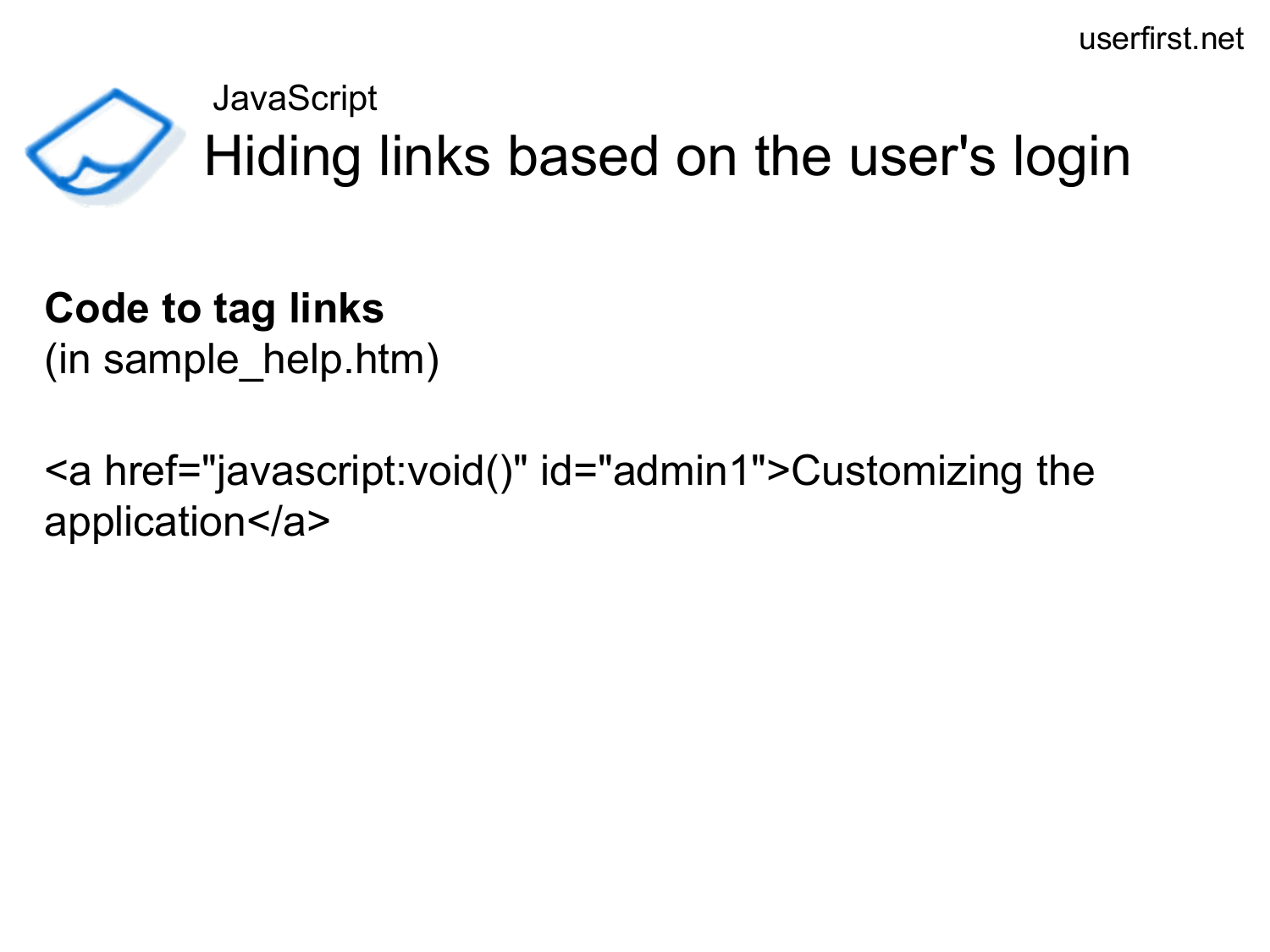#### **JavaScript**



# Hiding links based on the user's login

# **Code to hide links**

(in sample\_help.htm)

<script>

var security=unescape(document.cookie);

```
if (security.indexOf('admin') == -1) {
```
for (var  $i=0$ ;  $i <$  document.links.length;  $i++$ ) {

```
if (document.links[i].id.indexOf("admin") != -1) 
document.links[i].innerText = "";
```
- } }
- </script>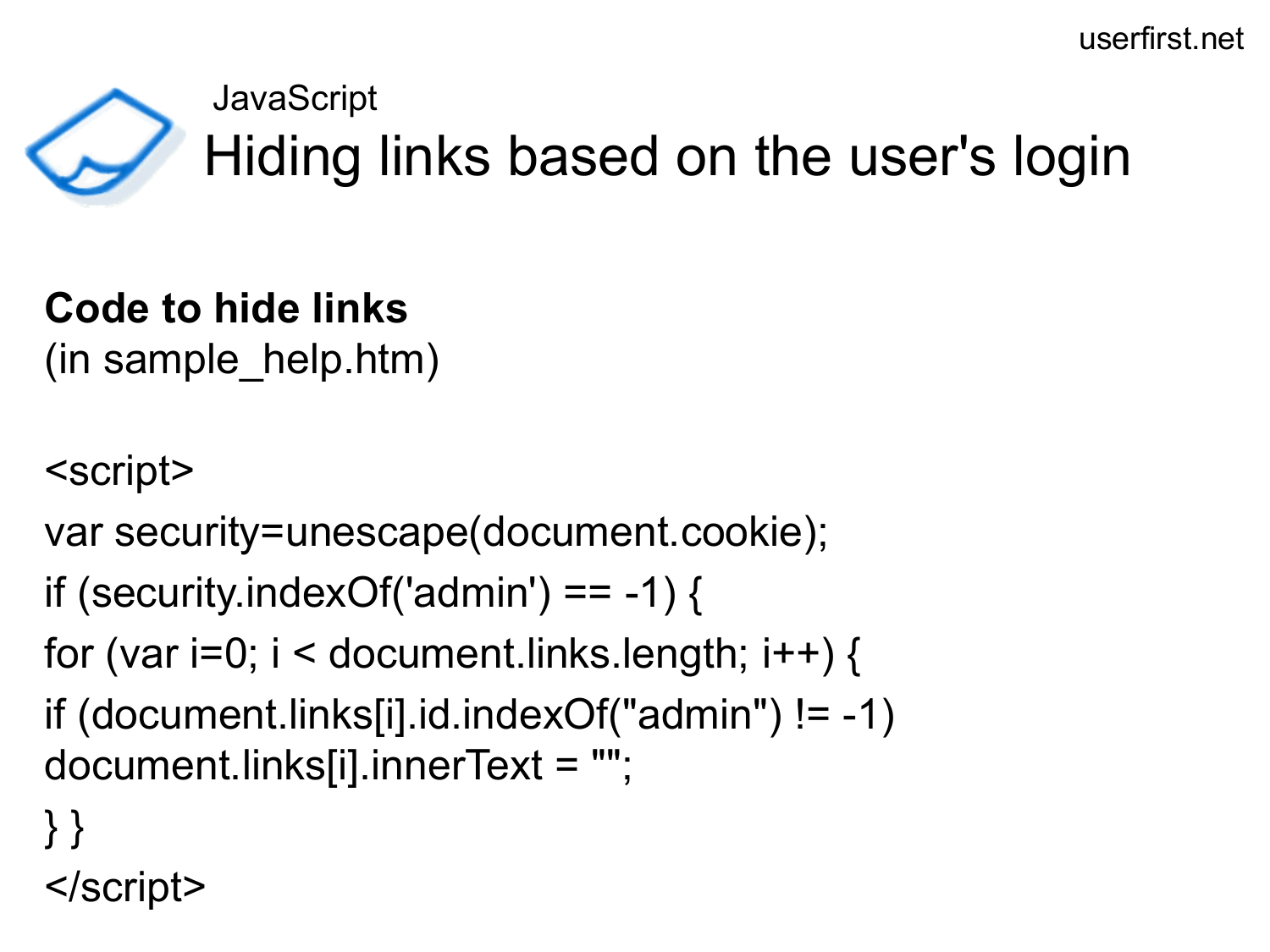

|                                          |                                                                                                                           |            | Sample Help - Microsoft Internet Explorer provided by EarthLink Inc.<br>$\circ$ $\Box$                       |                                                            |                                        |                                             |  |
|------------------------------------------|---------------------------------------------------------------------------------------------------------------------------|------------|--------------------------------------------------------------------------------------------------------------|------------------------------------------------------------|----------------------------------------|---------------------------------------------|--|
| sample home.asp                          |                                                                                                                           | <b>TOC</b> | Index                                                                                                        | <b>Search</b>                                              |                                        |                                             |  |
| Sample App                               |                                                                                                                           |            | Sample Help                                                                                                  |                                                            |                                        |                                             |  |
| 01/06/2002<br><b>Create project</b>      | You are logged in as: sss<br><b>Create Project</b>                                                                        |            |                                                                                                              |                                                            | The Create Project page can be used to |                                             |  |
| View projects<br>View schedule<br>Search | Project Number:<br>Description:<br>Start Date:<br>Completion Date:<br>Requestor:<br>Priority:<br>Tasks:<br>Submit Project | $1 -$      | <b>Project Number</b><br><b>Description</b><br><b>Related Topics</b><br>Viewing projects<br><b>Searching</b> | The project number<br>The description<br>Viewing schedules | match between                          | field names need to<br>application and help |  |
|                                          |                                                                                                                           |            | <b>∉</b> ] Done                                                                                              | Customizing the application                                |                                        | <b>O</b> Internet<br>sample help.asp        |  |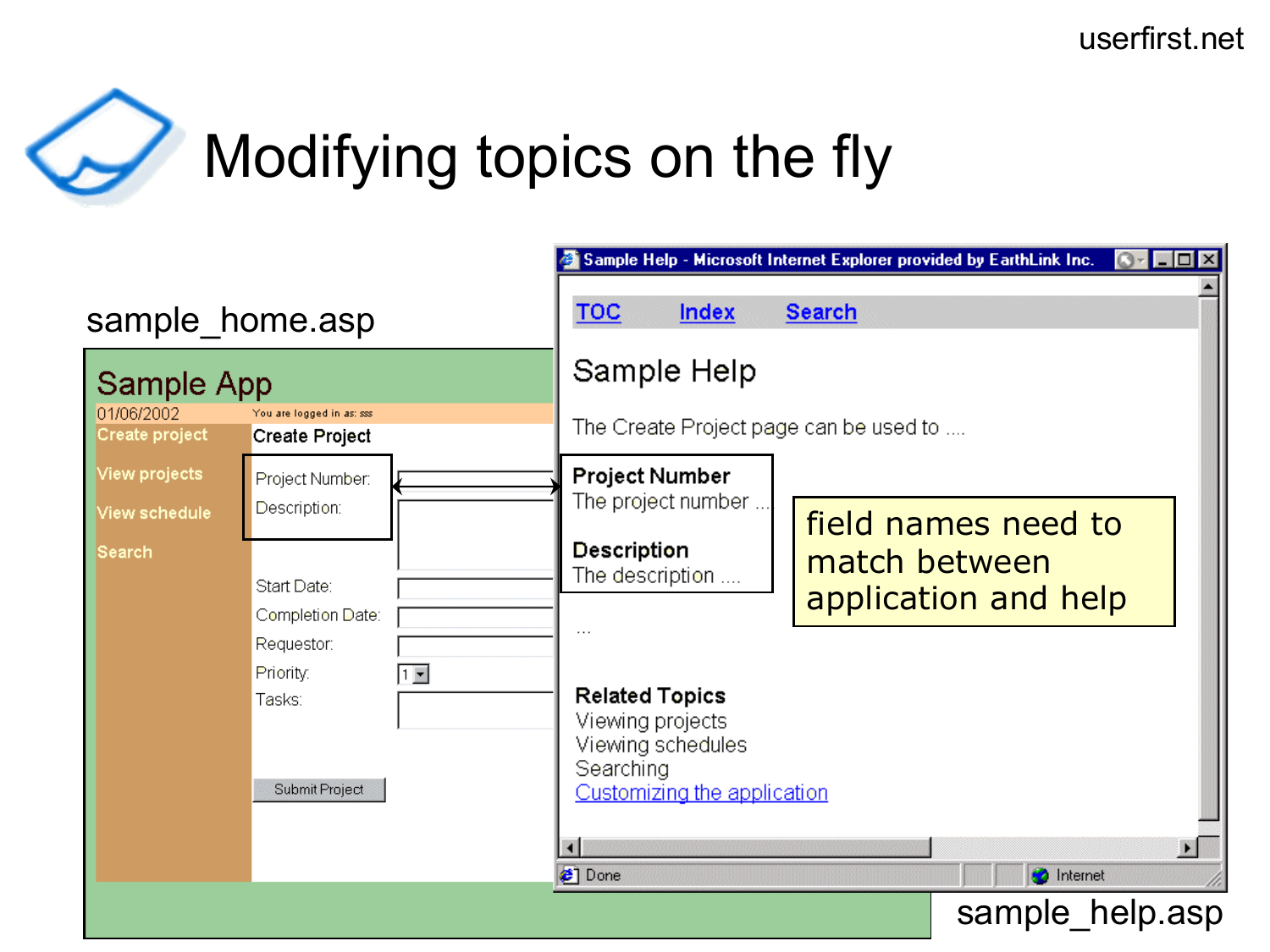# Modifying topics on the fly ASP

```
Do While Not objRS.EOF
```

```
Response.Write "<font face='Arial'><b>" & objRS("FieldLabel") & "</b><br>"
```
If objRS("HlpTextCustom") <> "" Then

Response.Write objRS("HlpTextCustom") & "</font></p>"

Else

If objRS("HlpText") <> "" Then

Response.Write objRS("HlpText") & "</font></p>"

Else

Response.Write "No Help has been written for this field.</font></p>"

End If

End If

objRS.MoveNext

Loop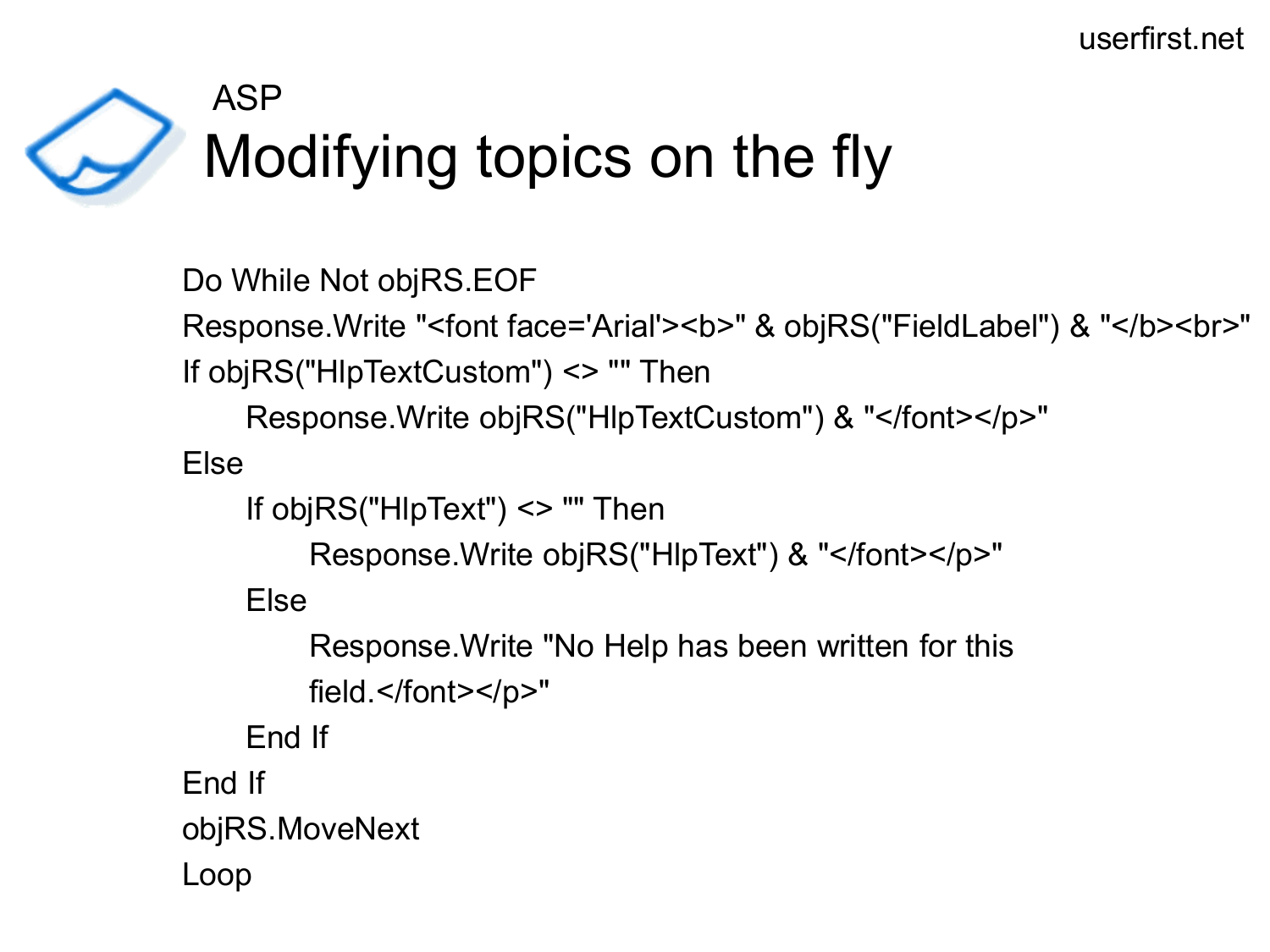## Modifying topics on the fly JavaScript

#### **Code to tag application elements** (in sample\_home.htm)

<span id="projectnumber">Project Number</span> <input type="text" name="name\_projectnumber">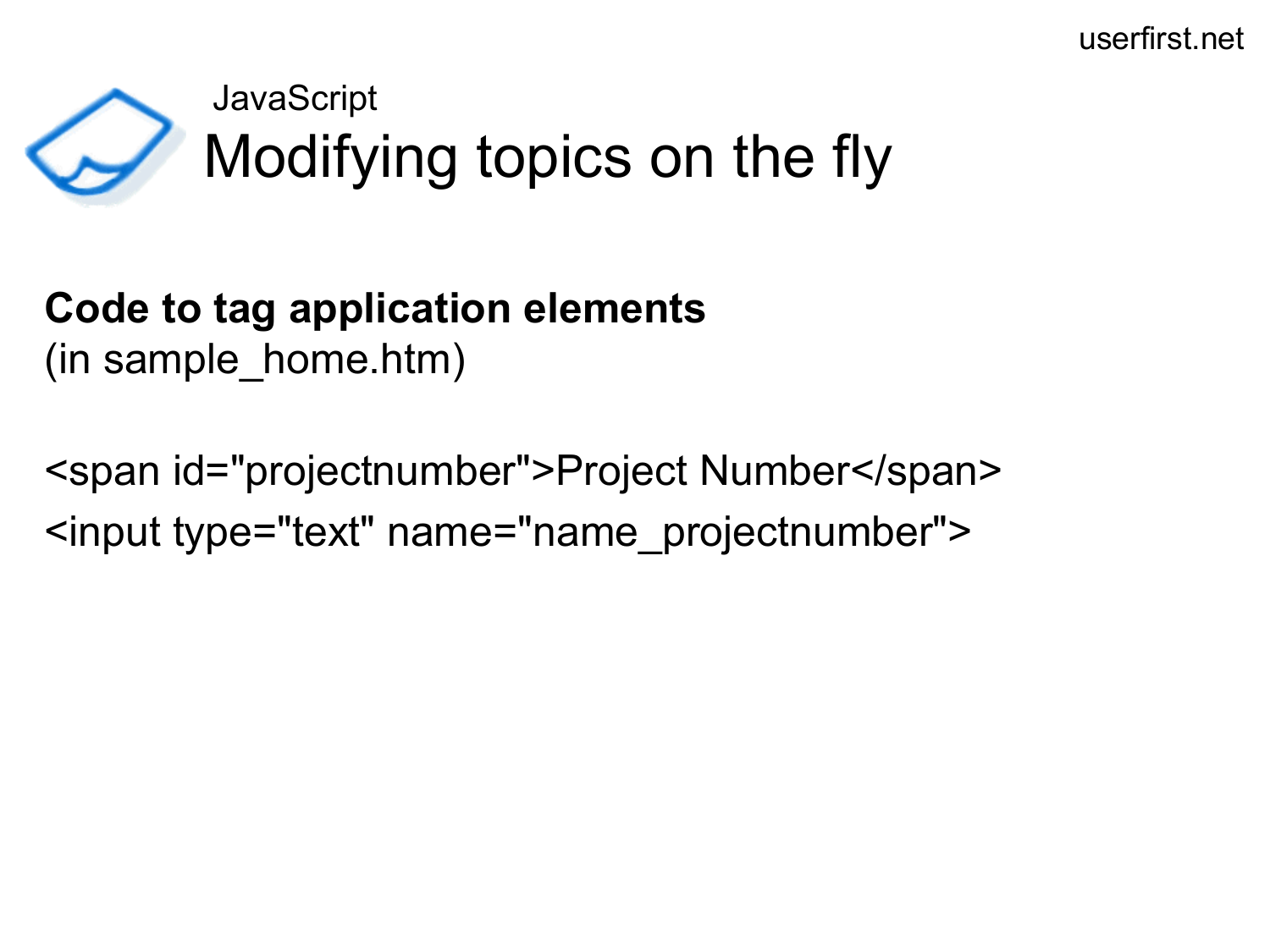## Modifying topics on the fly JavaScript

#### **Code to read from application and modify Help**  (in sample help.htm)

var projectnumber = "The " + (opener.document.all.projectnumber.innerText).toLowerCase() + " ....</font></p>";

// repeat above for each field on page

```
var form = opener.document.forms[0];
for (i = 0; i < form.elements.length-1; i++) {
var elemspan = (form.elements[i].name).substr(5);
document.write("<p><font face='Arial, Helvetica, sans-serif'><br/>>b>" +
opener.document.all[elemspan].innerText + "</b><br>");
document.write(eval(elemspan));
} 
                                                         chops off "name_"
```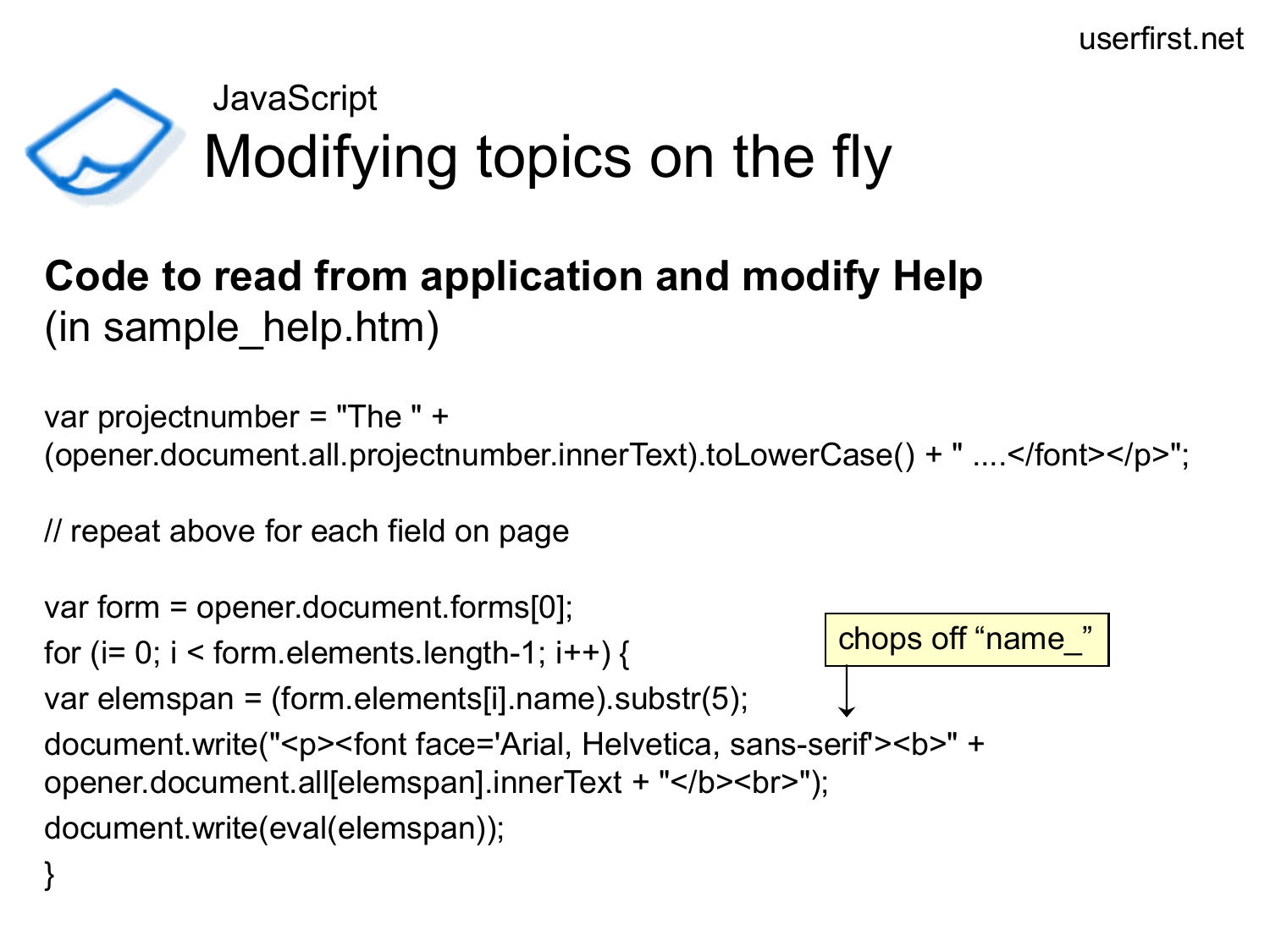

# Allowing users to modify/add topics

|                                                                                                                                                                           | fieldhelp.asp                                                                                                                                         |
|---------------------------------------------------------------------------------------------------------------------------------------------------------------------------|-------------------------------------------------------------------------------------------------------------------------------------------------------|
| Sample Help - Microsoft Internet Explorer provided by EarthLink Inc.<br><b>Project Number</b><br>Note: This number is automatically generated.<br>Edit<br><b>∉</b> ] Done | <b>O</b> Internet                                                                                                                                     |
|                                                                                                                                                                           | fieldhelp_edit.asp                                                                                                                                    |
| administrators see<br>the Edit button,<br>which they can use<br>to add or change the<br>field help topics.                                                                | Sample Help - Microsoft Internet Explorer provided by EarthLink Inc.<br><b>Project Number</b><br><b>Note:</b> This number is automatically generated. |
|                                                                                                                                                                           | Edit<br><b>∉</b> ] Done<br><b>O</b> Internet                                                                                                          |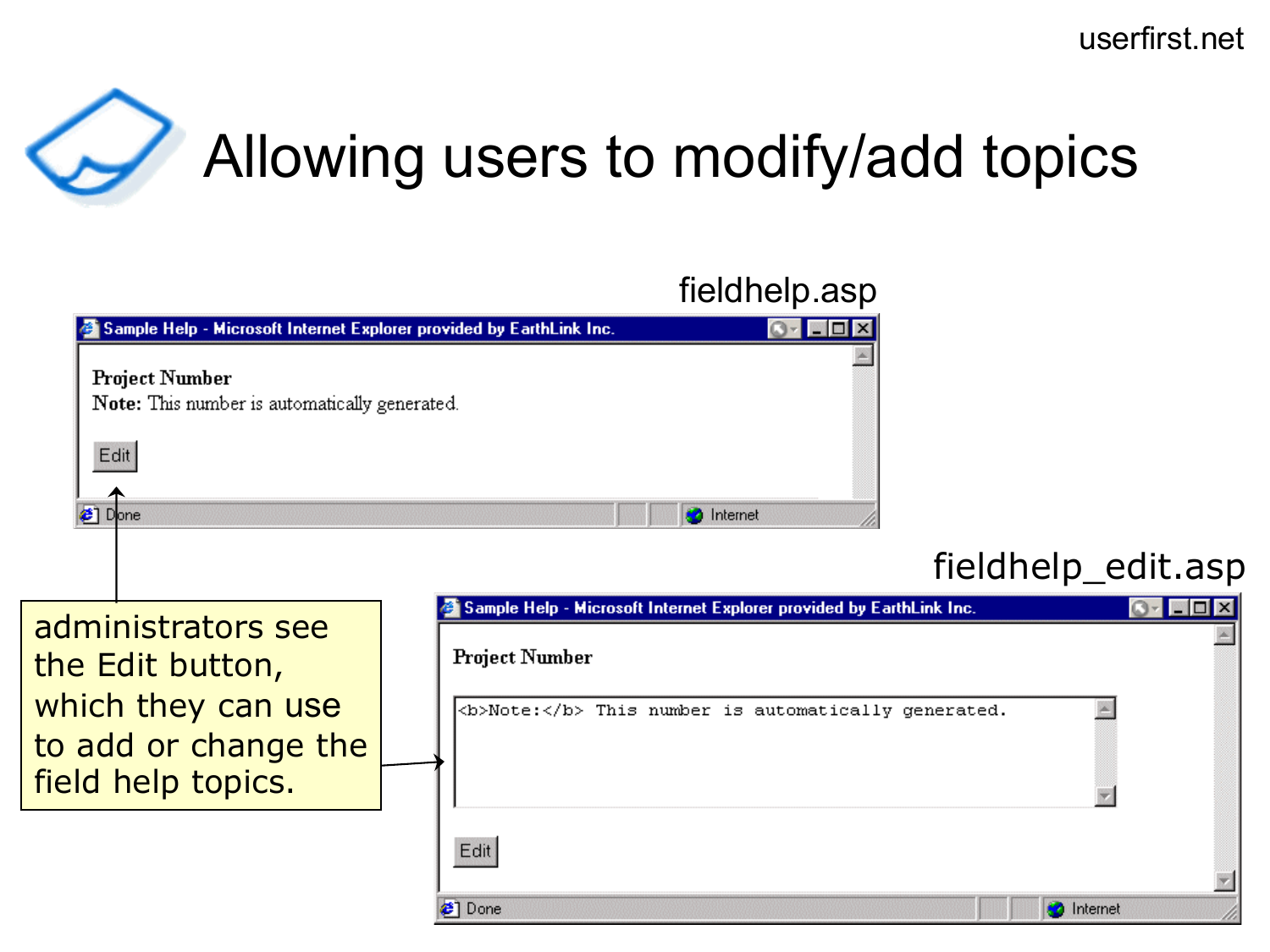## Allowing users to modify/add topics ASP

#### **Code to show the Edit button**  (in fieldhelp.asp)

If Session("security") = "admin" Then Response.Write "<form name='form' method='post' action='fieldhelpedit.asp?" & Request.QueryString & "'> <input type='submit' name='submit' value='Edit'></form>"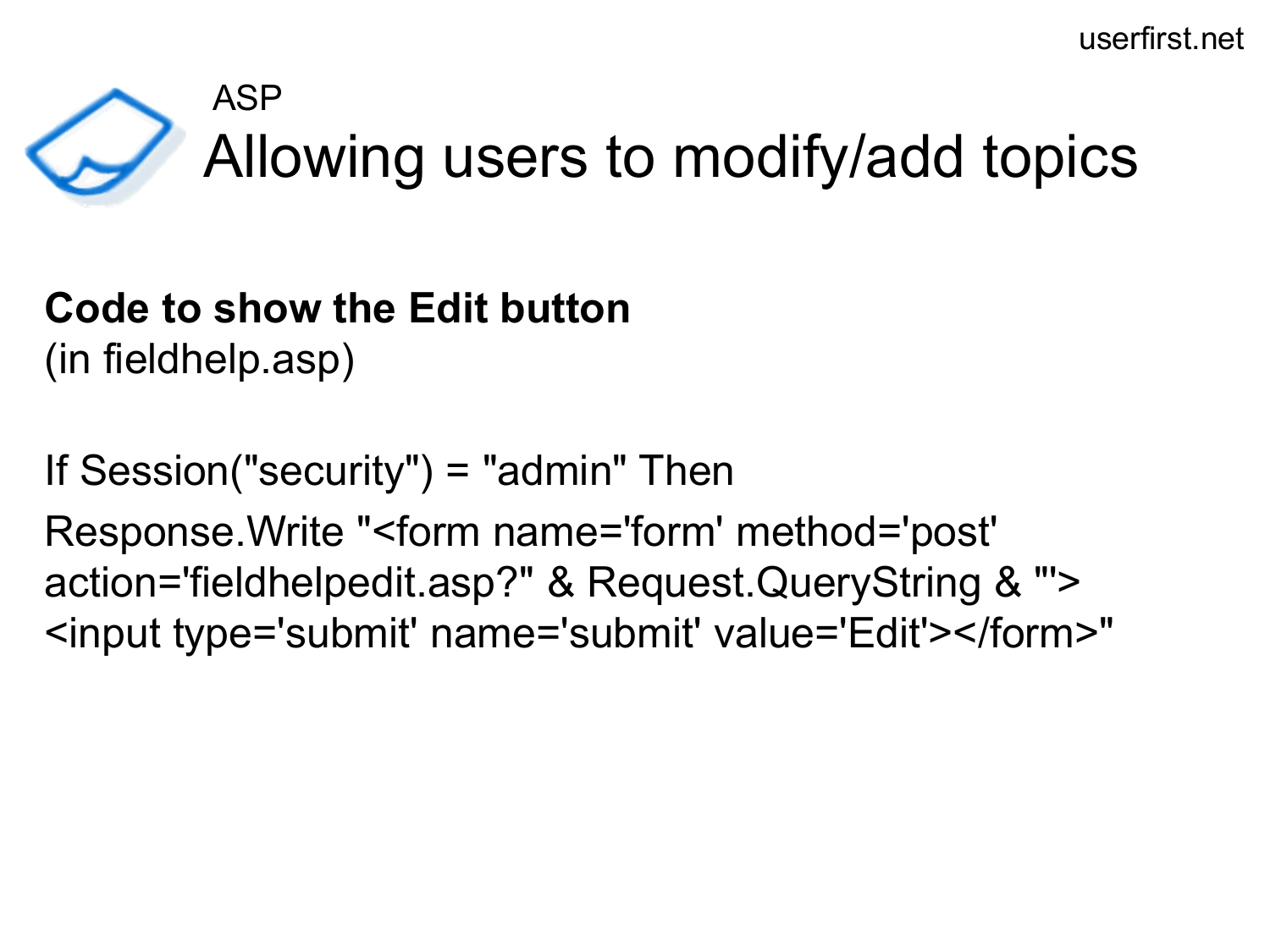# Allowing users to modify/add topics ASP

#### **Code to display the Edit form (1 of 2)** (in fieldhelpedit.asp)

Do While Not objRS.EOF If Request.QueryString = objRS("FieldID") Then Response.Write "<br />b>"& objRS("FieldLabel") & "</b>>>br>" Response.Write "<form method='post' action='fieldhelpupdate.asp?" & Request.QueryString & "'>" If objRS("HlpTextCustom") <> "" Then Response.Write "<textarea name='helptext' cols='60' rows='5'>" & objRS("HIpTextCustom") & "</textarea>" Else

Response.Write "<textarea name='helptext' cols='60' rows='5'>" & objRS("HlpText") & "</textarea>"

End If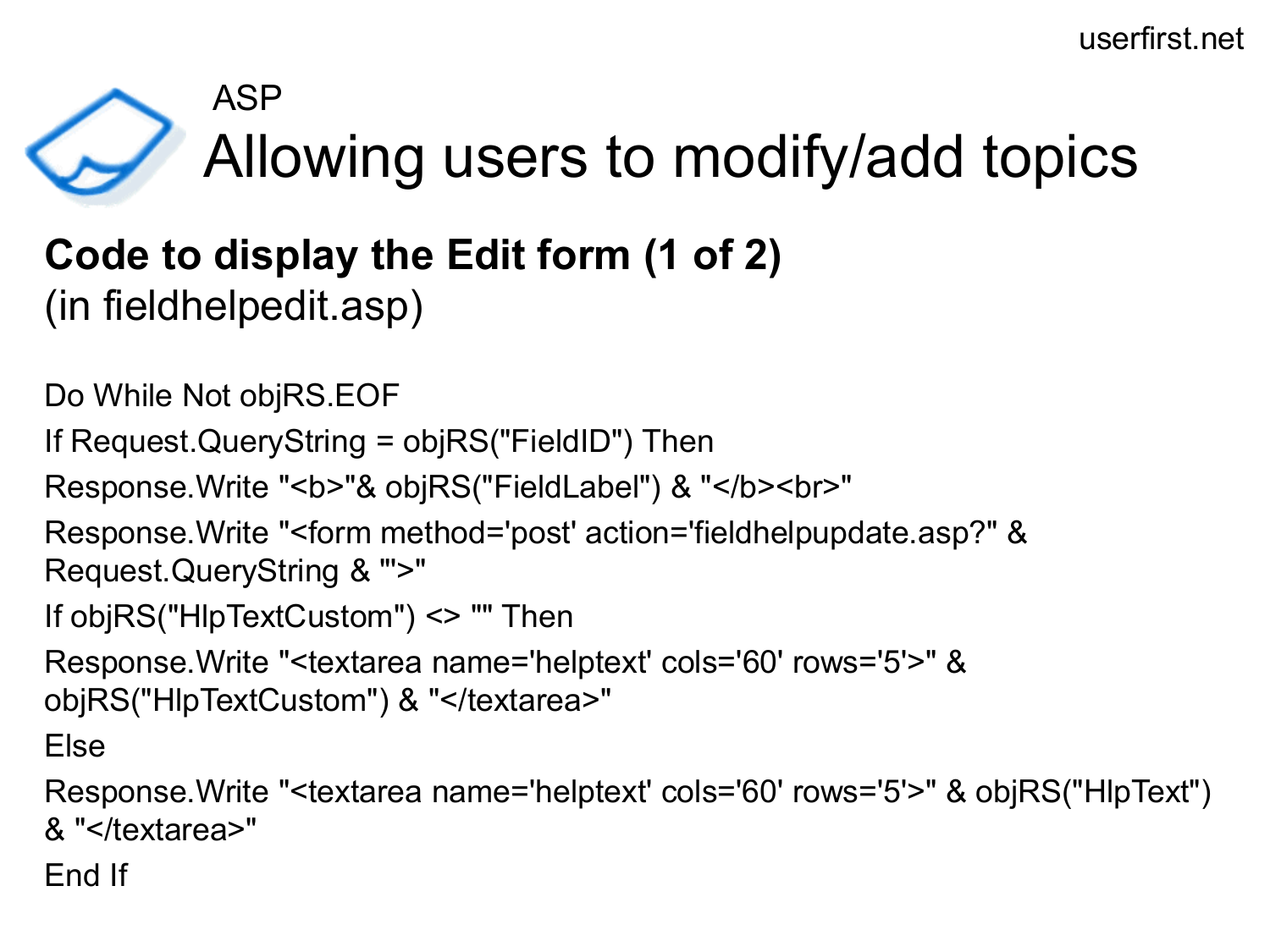## Allowing users to modify/add topics ASP

#### **Code to display the Edit form (2 of 2)** (in fieldhelpedit.asp)

…

Response.Write "<p><input type='submit' name='submit' value='Edit'> </form>" End If objRS.MoveNext Loop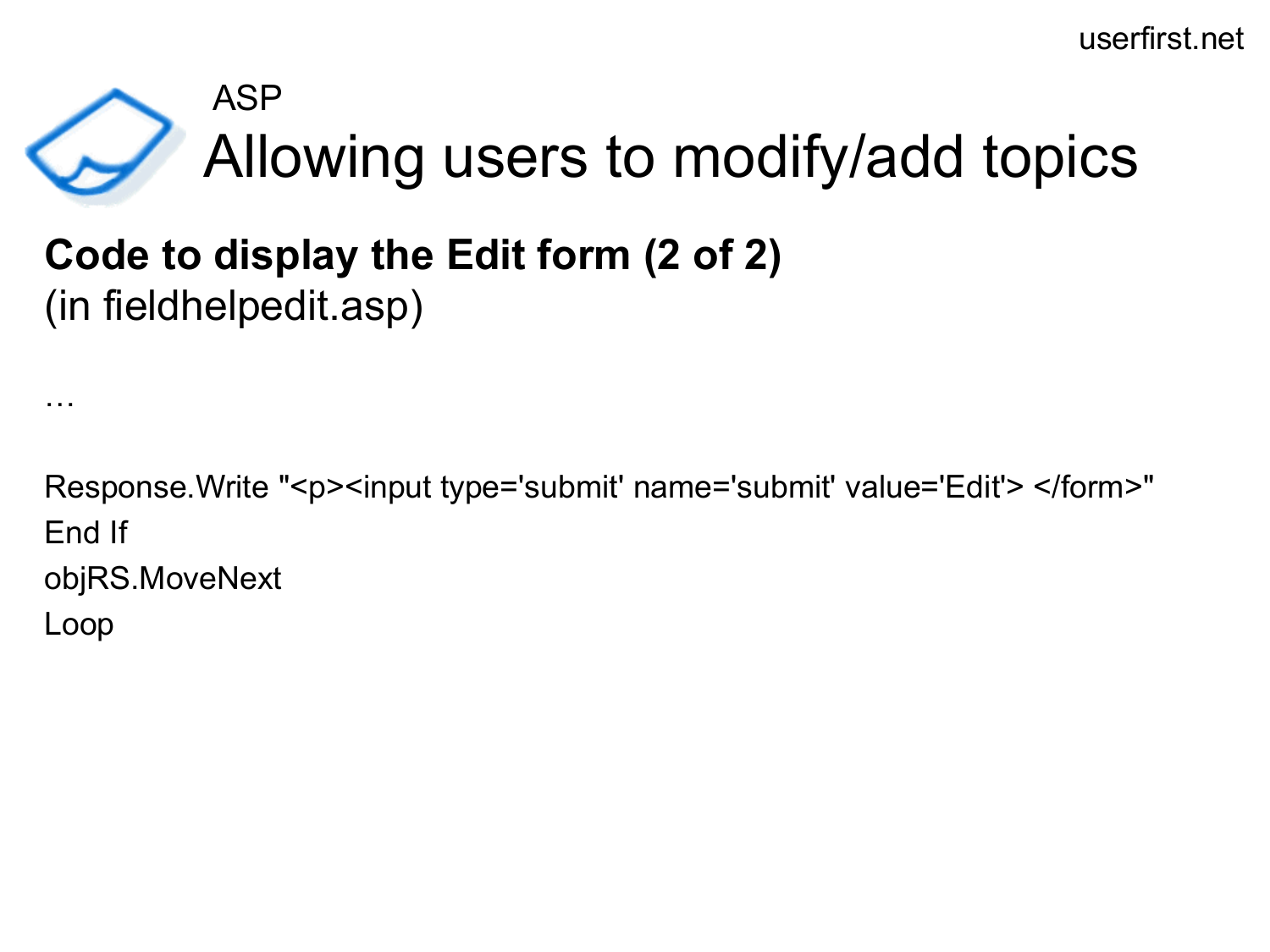## Allowing users to modify/add topics ASP

# **Code to update the help**

(in fieldhelpupdate.asp)

Do While Not objRS.EOF If Request.QueryString = objRS("FieldID") Then If Request.Form("helptext") <> "" Then objRS("HlpTextCustom") = Request.Form("helptext") objRS.Update End If End If objRS.MoveNext Loop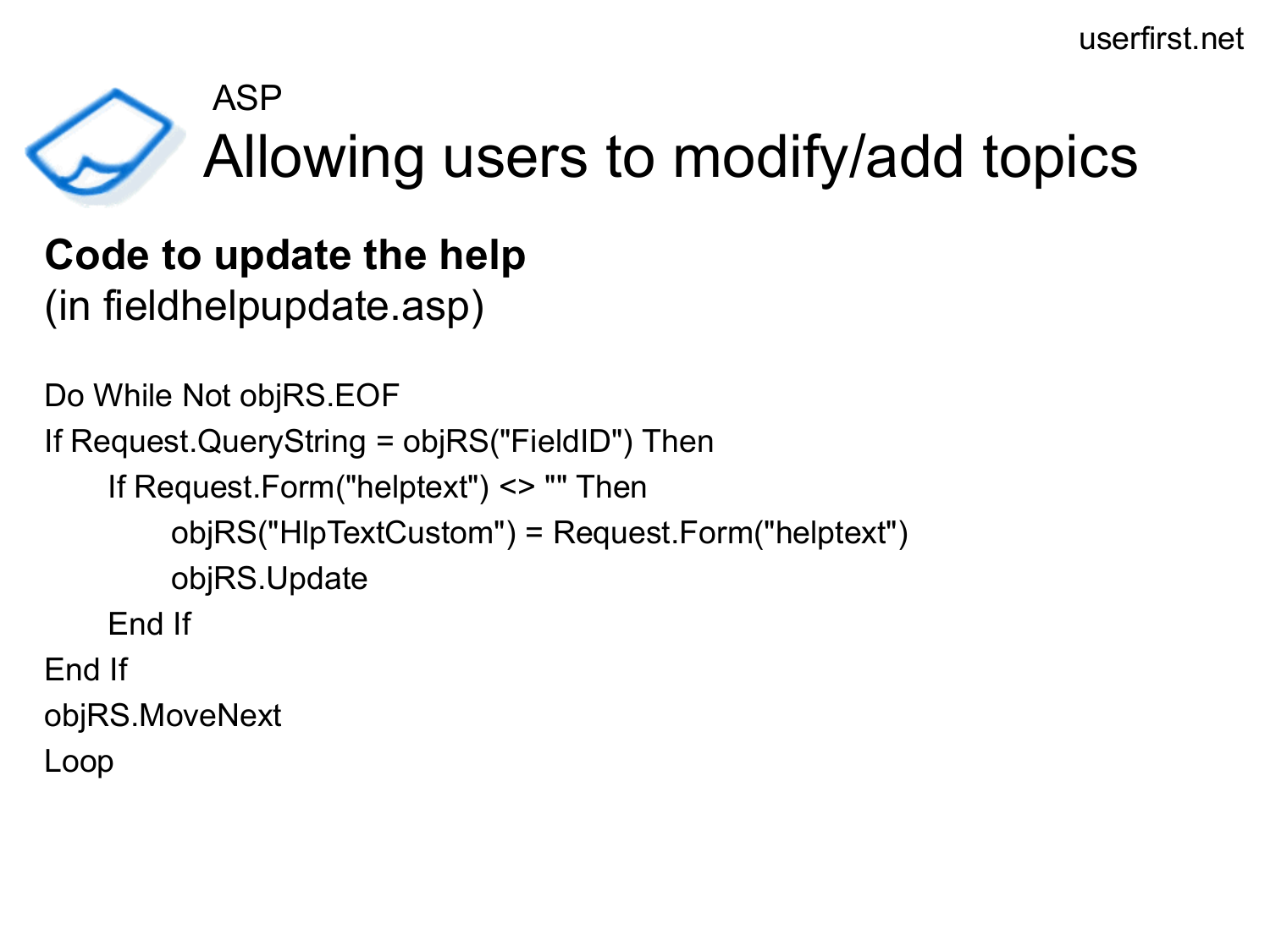# Recommended JavaScript books

# **JavaScript Visual Quickstart Guide** Tom Negrino and Dori Smith

## **Designing with JavaScript** Nick Heinle and Bill Peña

**JavaScript Bible**

Danny Goodman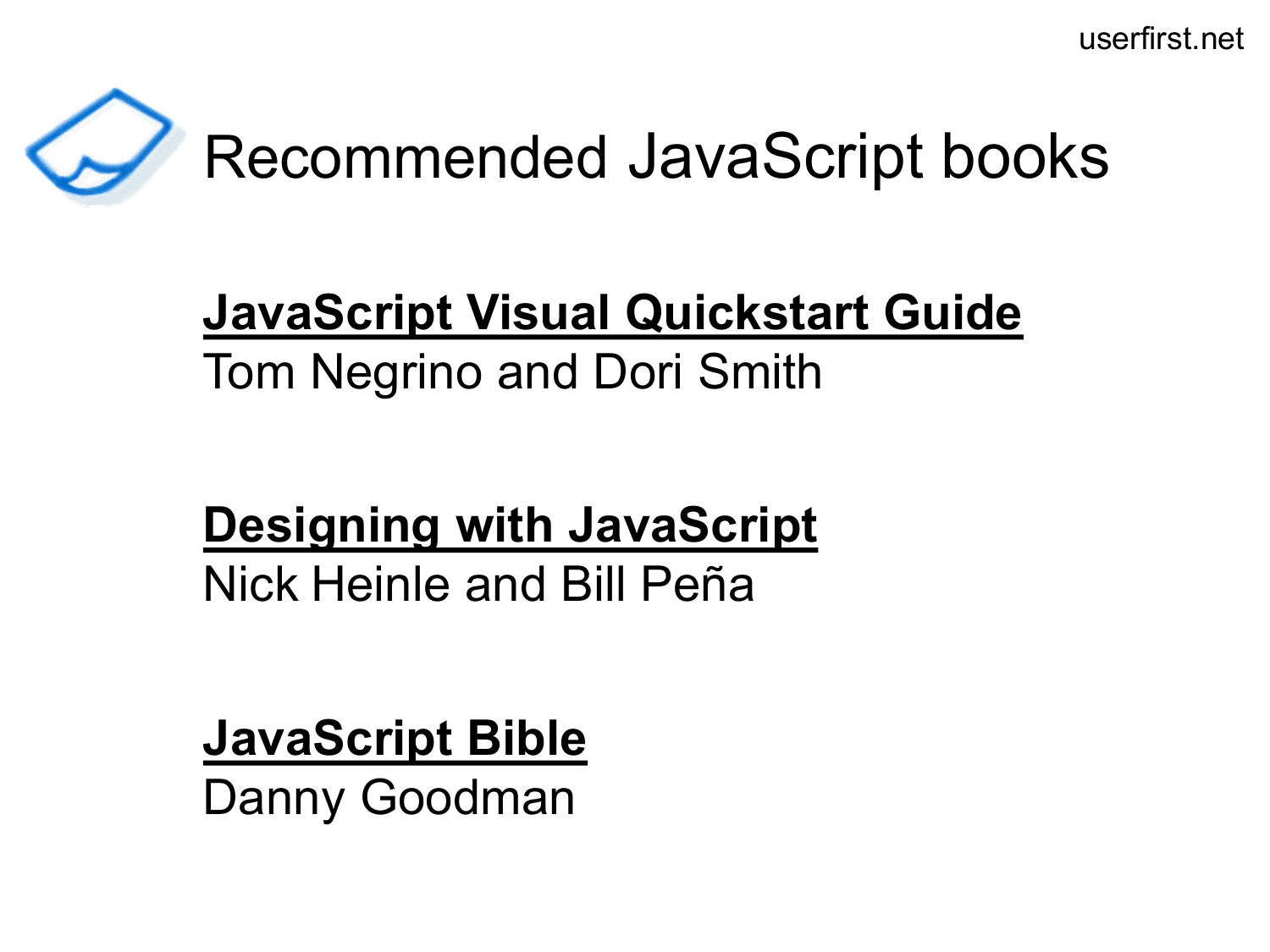# Recommended VBScript and ASP books

# **Teach Yourself Active Server Pages in 21 Days**

Scott Mitchell and James Atkinson

#### **VBScript in a Nutshell**

Matt Childs, Paul Lomax, & Ron Petrusha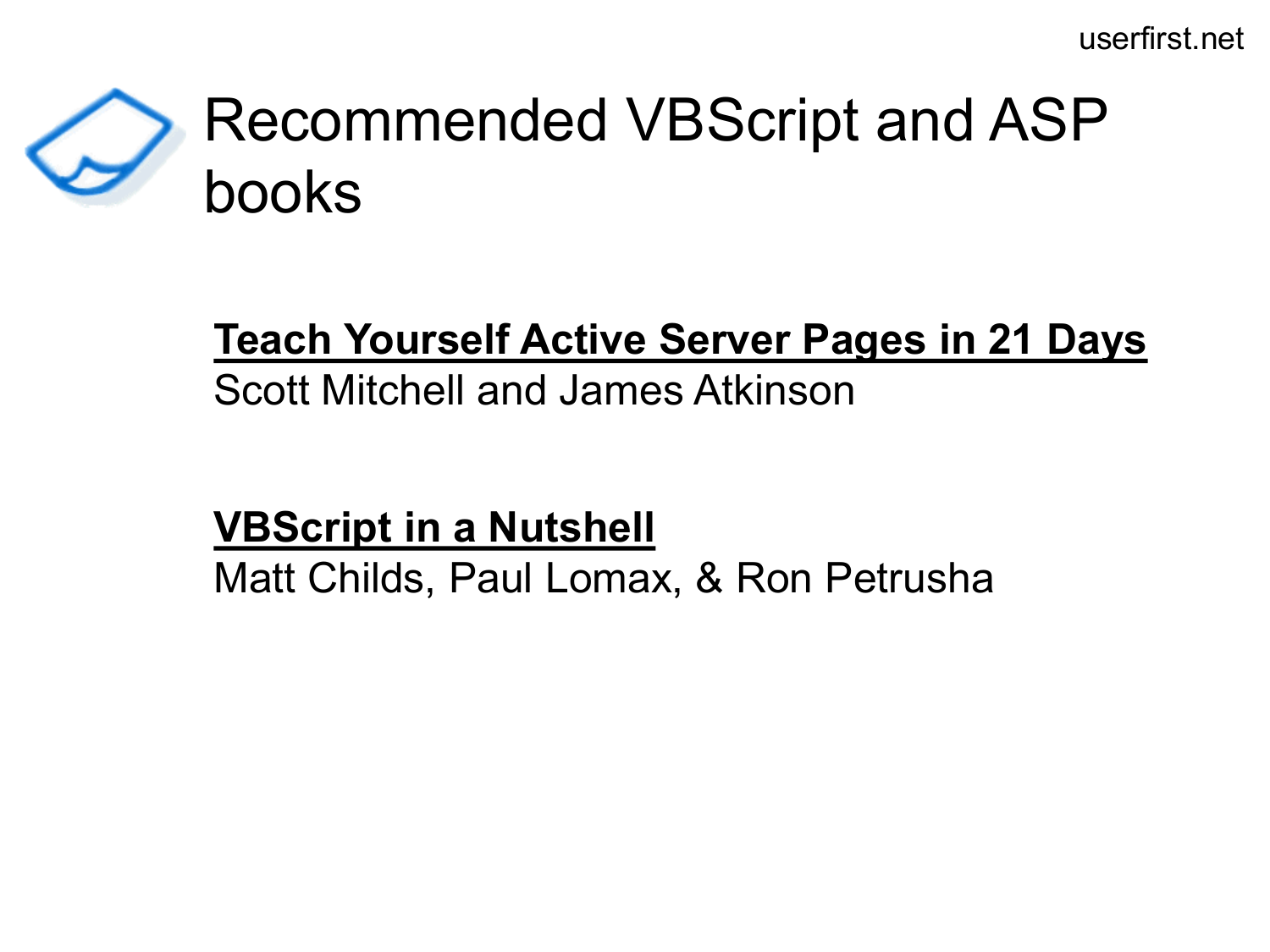# Viewing and downloading the sample files

**ASP sample files** (zipped and live demo) http://www3.brinkster.com/userfirst/index.html (Brinkster is a free ASP hosting site, so it goes down from time to time.)

#### **Presentation**

www.userfirst.net/present.html

#### **Other Demos**

www.userfirst.net/tips1.html